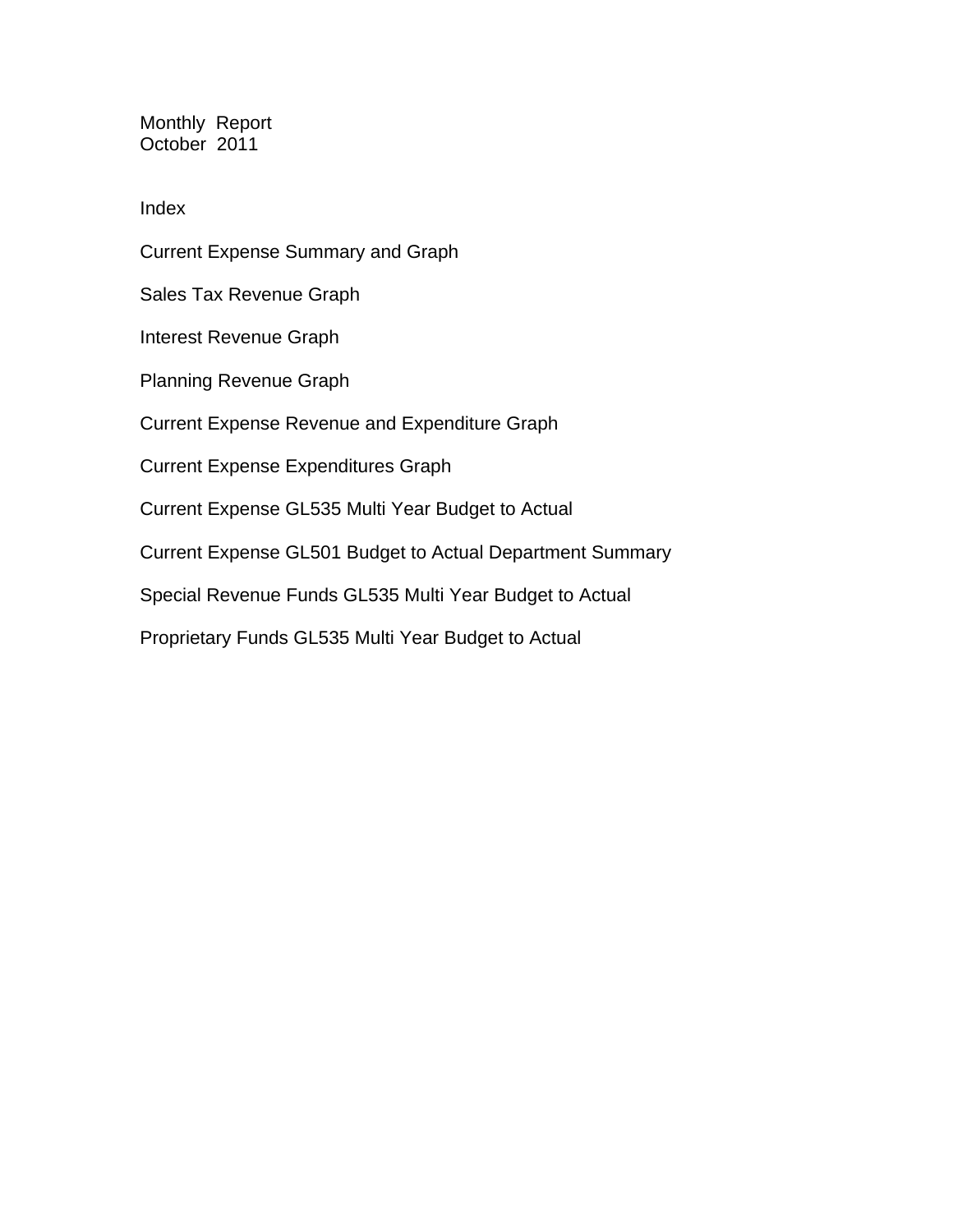|                               | CURRENT EXPENSE Thousands (000's) |                          |                         |               |         |            |                         |               |         |            |                         |        |
|-------------------------------|-----------------------------------|--------------------------|-------------------------|---------------|---------|------------|-------------------------|---------------|---------|------------|-------------------------|--------|
|                               |                                   | <b>Current Year</b>      |                         |               |         | 2010       |                         |               |         | 2009       |                         |        |
|                               | Current                           | <b>YTD</b>               | <b>Budget</b>           | % VS          | Current | <b>YTD</b> | <b>Budget</b>           | % VS          | Current | <b>YTD</b> | <b>Budget</b>           | % VS   |
|                               | Actual                            | Actual                   | Net of Beg.<br>Fund Bal | <b>Budget</b> | Actual  | Actual     | Net of Beg.<br>Fund Bal | <b>Budget</b> | Actual  | Actual     | Net of Beg.<br>Fund Bal | Budget |
| Revenue                       |                                   |                          |                         |               |         |            |                         |               |         |            |                         |        |
| <b>Property Tax</b>           | 2,220                             | 6,448                    | 7,437                   | 87%           | 1,751   | 5,712      | 7,368                   | 78%           | 2,264   | 6,179      | 6,844                   | 90%    |
| Sales Tax                     | 390                               | 3,423                    | 4,111                   | 83%           | 334     | 3,473      | 4,326                   | 80%           | 348     | 3,456      | 4,593                   | 75%    |
| <b>Planning and Community</b> | 107                               | 1,194                    | 1,363                   | 88%           | 116     | 1,237      | 1.229                   | 101%          | 112     | 1,028      | 1,032                   | 100%   |
| Interest - Investment         | 32                                | 179                      | 350                     | 51%           | 7       | 257        | 550                     | 47%           | 36      | 662        | 529                     | 125%   |
| Other                         | 439                               | 4,885                    | 5,327                   | 92%           | 446     | 4,775      | 5,171                   | 92%           | 432     | 4,416      | 5,134                   | 86%    |
| Subtotal                      | 3,188                             | 16,129                   | 18,588                  | 87%           | 2,654   | 15,454     | 18,644                  | 83%           | 3,192   | 15,741     | 18,132                  | 87%    |
| Intergovernmental (Grants)    | 21                                | 667                      | 937                     | 71%           | 76      | 723        | 807                     | 90%           | 135     | 880        | 1,710                   | 51%    |
| Total                         | 3,209                             | 16,796                   | 19,525                  | 86%           | 2,730   | 16,177     | 19,451                  | 83%           | 3,327   | 16,621     | 19,842                  | 84%    |
| Interfund Transfers-In        | $\blacksquare$                    | 1,879                    | 1,879                   | 100%          |         | 1,948      | 1,948                   | 100%          | 146     | 1,513      | 1,785                   | 85%    |
| Use of Beg Fund Balance       |                                   | $\overline{\phantom{a}}$ | 150                     | 0%            |         |            | 1,210                   | 0%            | ä,      | ä,         | 2,825                   | 0%     |
| <b>Total Revenue</b>          | 3,209                             | 18,675                   | 21,554                  | 87%           | 2,730   | 18,125     | 22,609                  | 80%           | 3,473   | 18,134     | 24,452                  | 74%    |
| Expenditures                  |                                   |                          |                         |               |         |            |                         |               |         |            |                         |        |
| Expenditures                  | 1,516                             | 15,703                   | 19,891                  | 79%           | 1,631   | 16,984     | 21,347                  | 80%           | 2,096   | 18,336     | 23,384                  | 78%    |
| Interfund Transfers-Out       |                                   | 1,205                    | 1,663                   | 72%           |         | 1,361      | 1,262                   | 108%          | 47      | 880        | 1,068                   | 82%    |
| <b>Total Expenditures</b>     | 1,516                             | 16,908                   | 21,554                  | 78%           | 1,631   | 18,345     | 22,609                  | 81%           | 2,143   | 19,216     | 24,452                  | 79%    |
| Net Current Expense           | 1.693                             | 1.767                    | $\mathbf 0$             |               | 1.099   | (220)      | $\mathbf 0$             |               | 1,330   | (1,082)    | $\mathbf 0$             |        |



H:\Accounting\Monthly Reports\2011 Mo Report\10 Oct 2011\1110 Oct Report.xls 11/21/2011 8:29 AM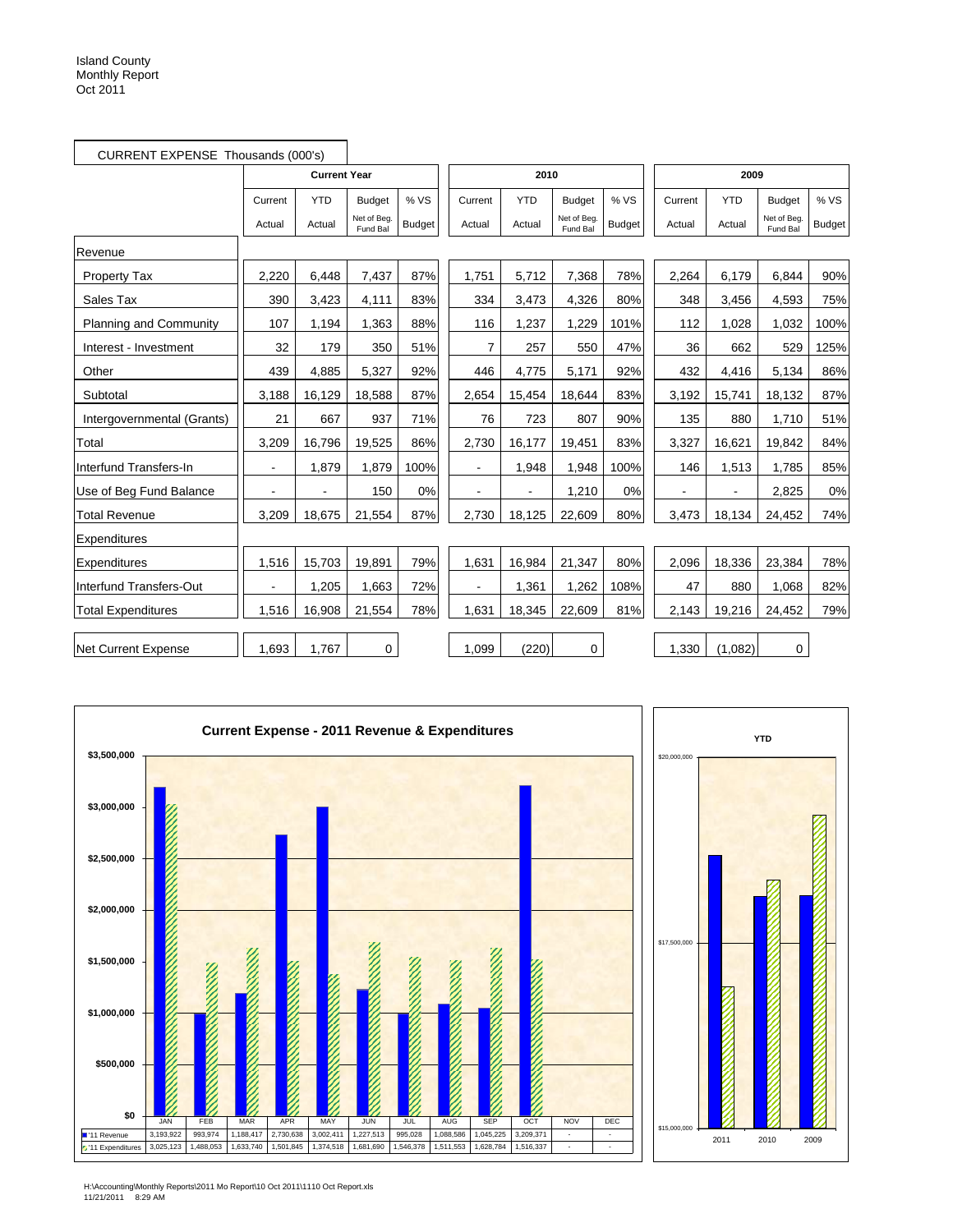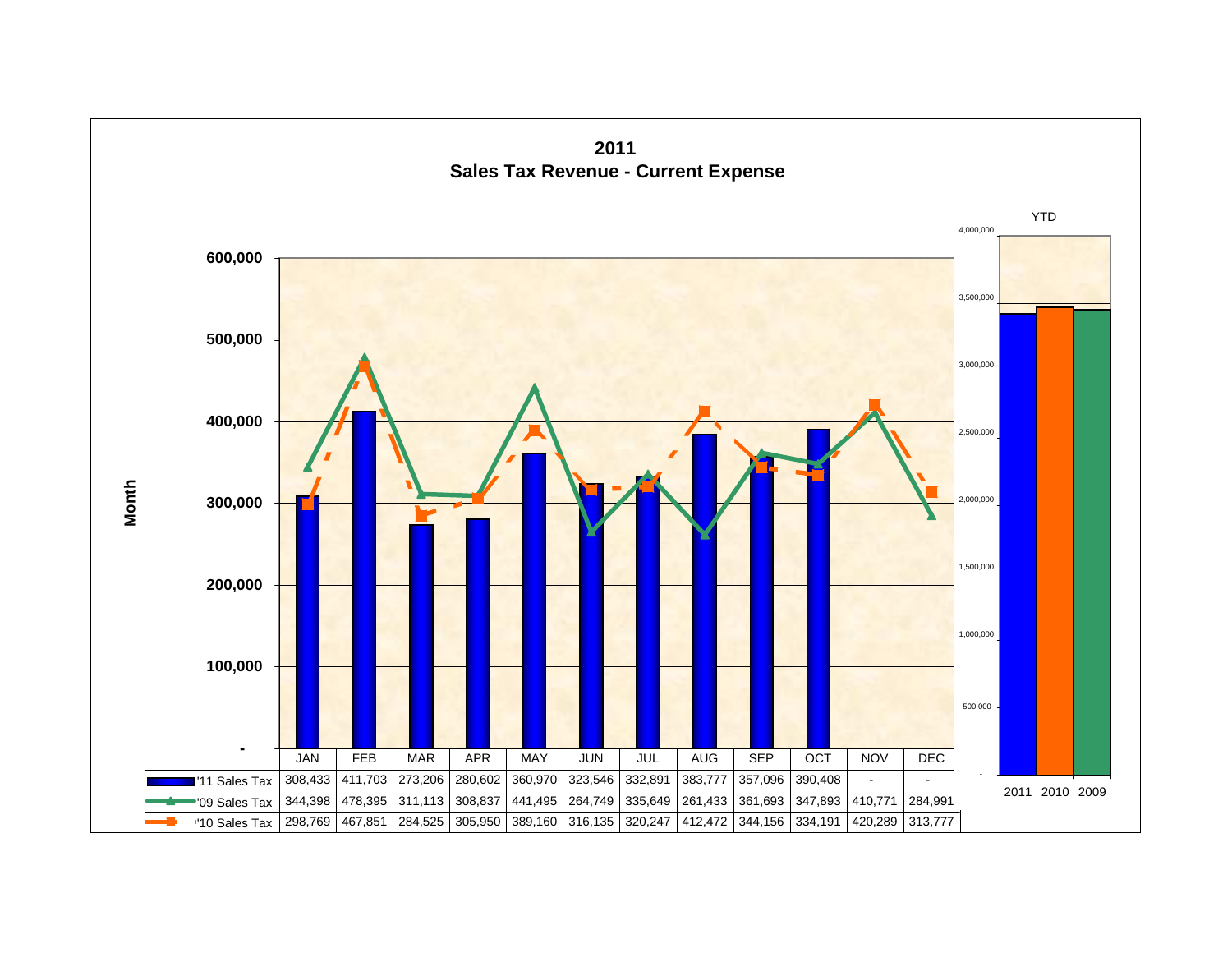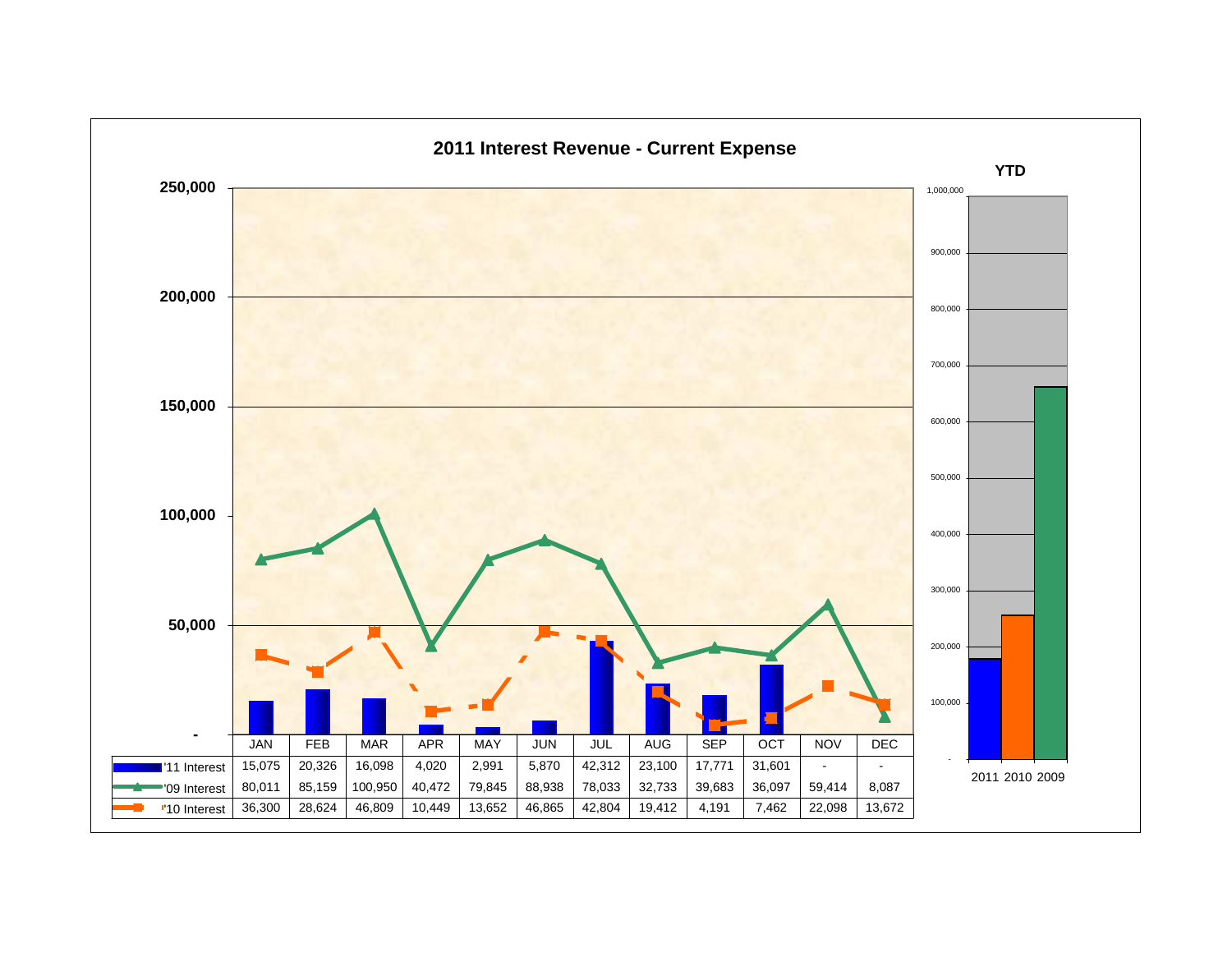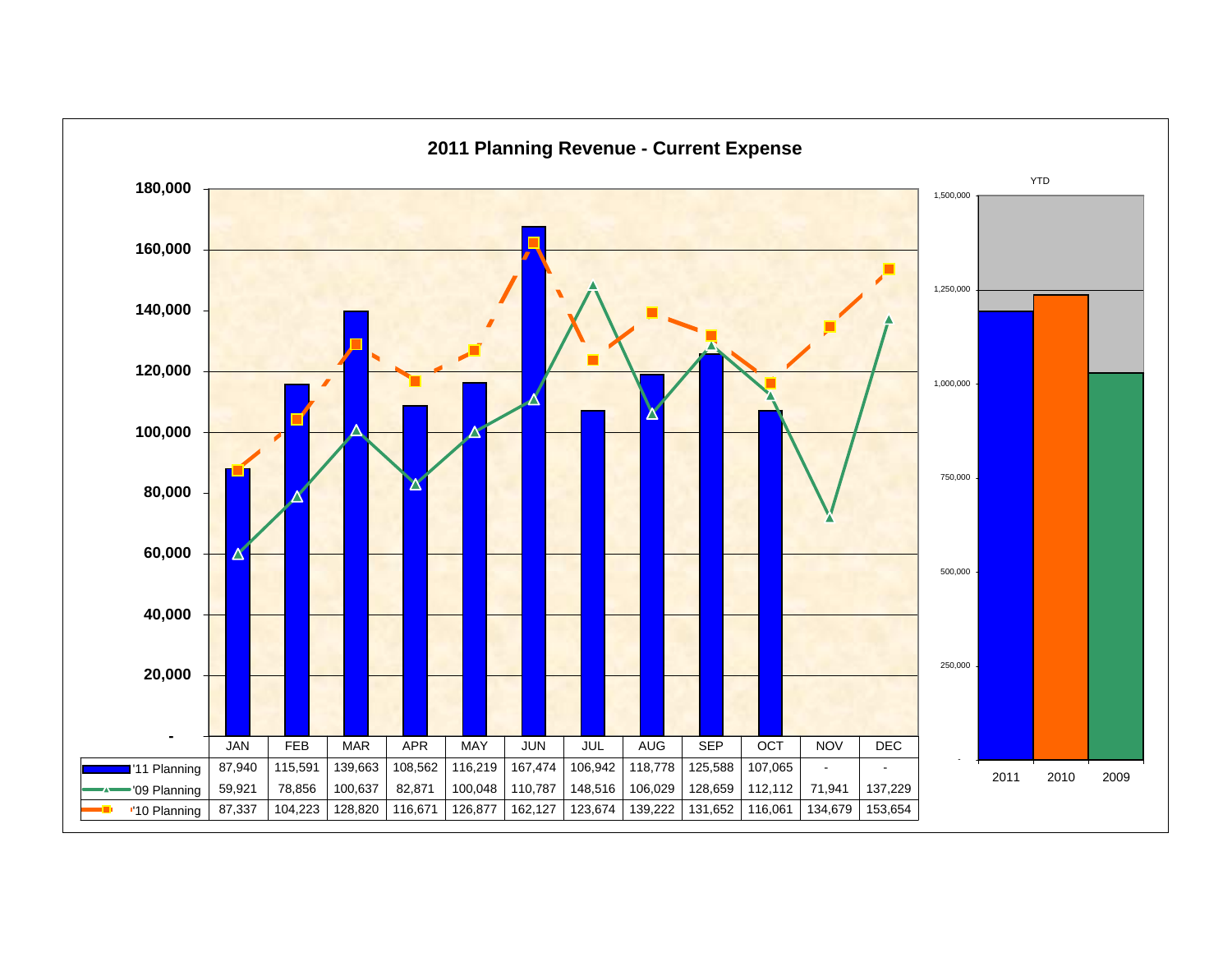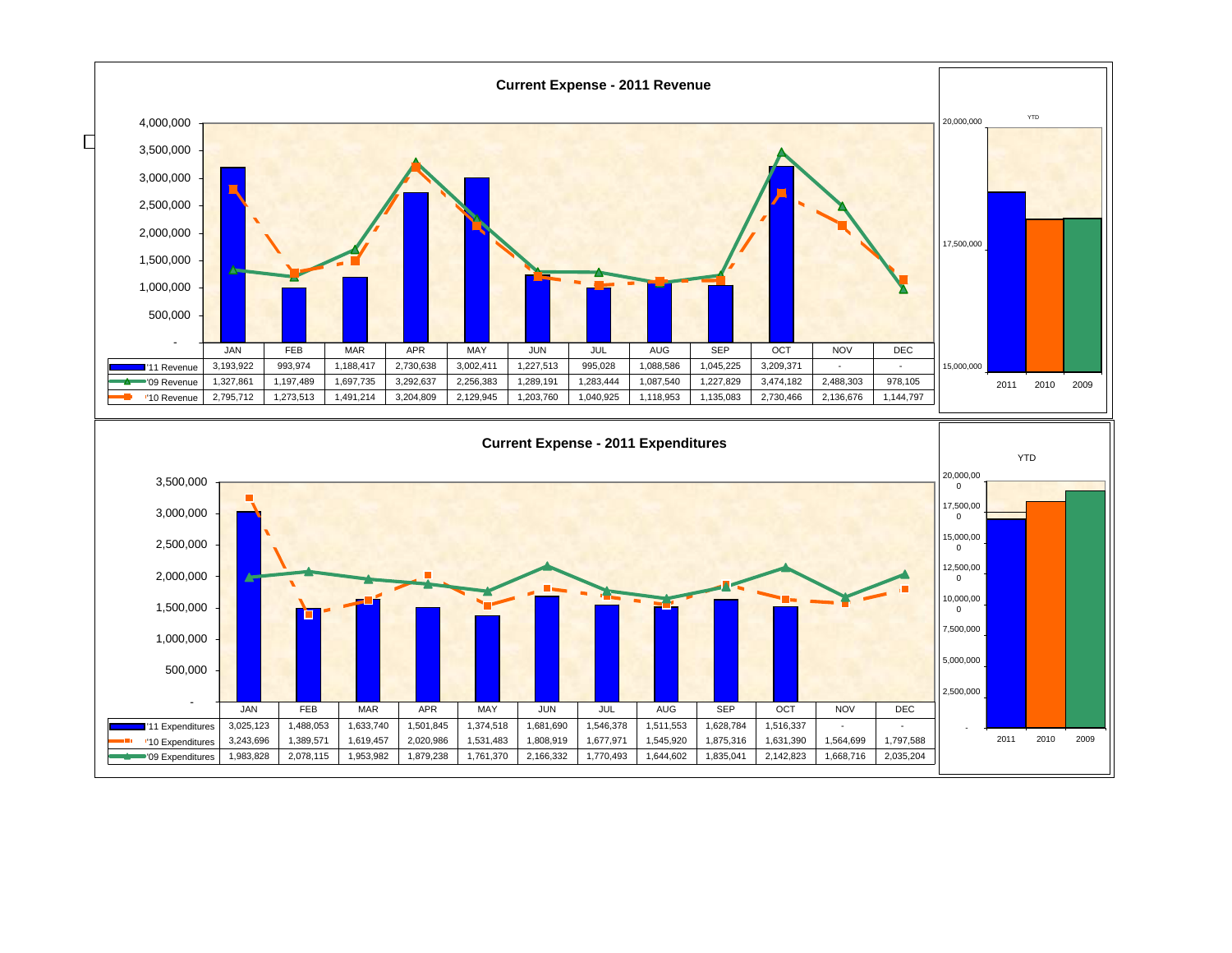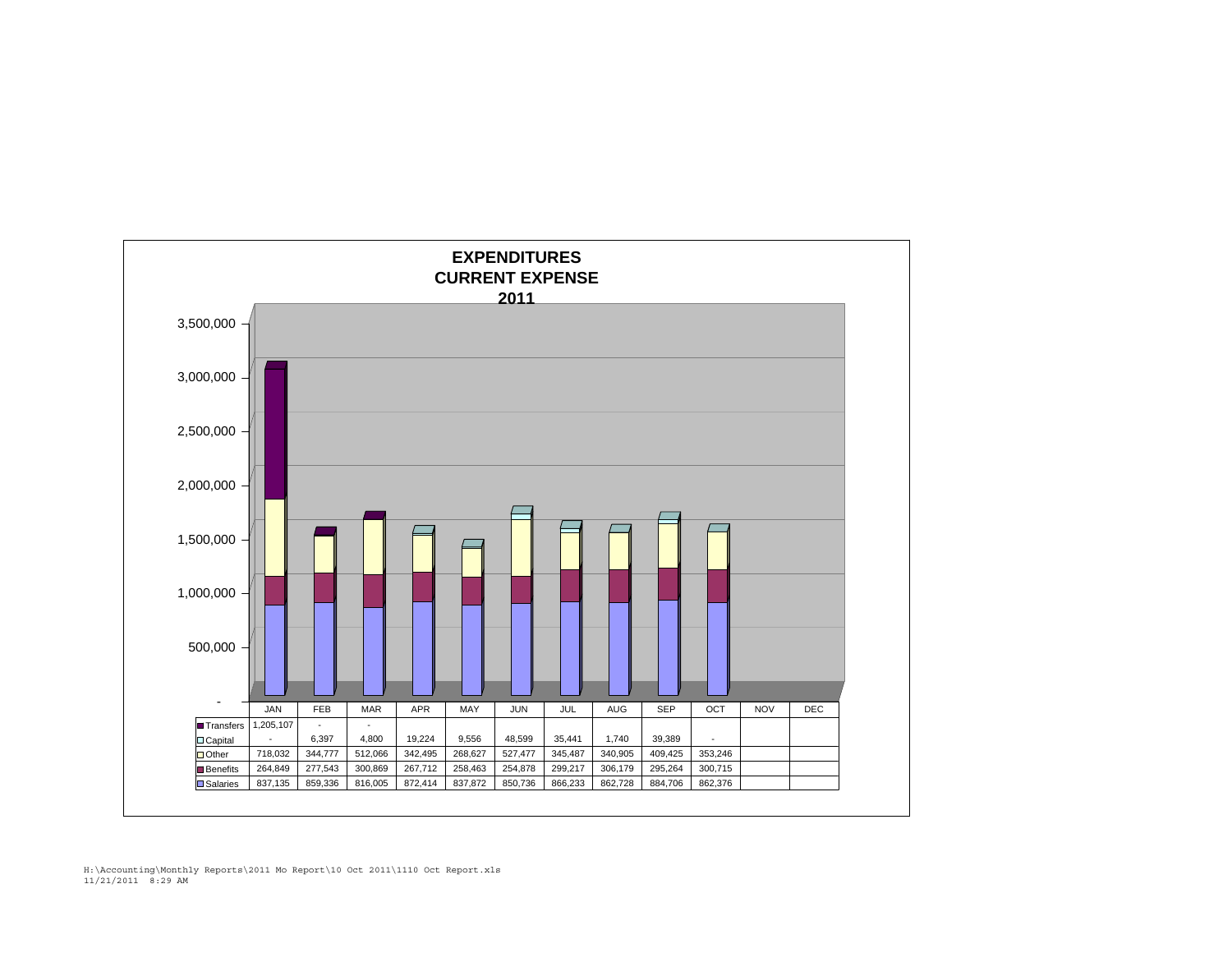|                              |                    |                                    |                 | 2011            | 2011<br>Month  | 2011<br>Year to | 2011<br>Encumbered | 2011             |                |
|------------------------------|--------------------|------------------------------------|-----------------|-----------------|----------------|-----------------|--------------------|------------------|----------------|
|                              |                    | <b>Prior Years to Date Actuals</b> |                 | Approved        | to Date @      | Date @          | Amount @           | Balance @        | <b>Percent</b> |
| Object                       | <b>Description</b> | 2009                               | 2010            | <b>Budget</b>   | 10/31/2011     | 10/31/2011      | 10/31/2011         | 10/31/2011       | <b>YTD</b>     |
| <b>CURRENT EXPENSE (001)</b> |                    |                                    |                 |                 |                |                 |                    |                  |                |
| USE OF FUND BALANCE          |                    | 0.00                               | 0.00            | 150.000.00      | 0.00           | 0.00            | 0.00               | 150.000.00       | $0\%$          |
| <b>REVENUES</b>              |                    | 15,740,793.40                      | 15,453,892.46   | 18,595,940.00   | 3,188,618.52   | 16,129,468.54   | 0.00               | 2,466,471.46     | 87%            |
| <b>GRANT REVENUES</b>        |                    | 880.007.32                         | 722.586.53      | 937.041.00      | 20.752.77      | 666.617.32      | 0.00               | 270.423.68       | 71 %           |
| <b>EXPENDITURES</b>          |                    | (18, 336, 148.24)                  | (16,984,163.89) | (19,899,374.00) | (1,516,337.49) | (15,702,916.42) | (34,069.16)        | (4, 162, 388.42) | 79 %           |
| <b>TRANSFERS IN</b>          |                    | 1.513.492.08                       | 1.947.900.00    | 1,879,000.00    | 0.00           | 1.879.000.00    | 0.00               | 0.00             | 100 %          |
| <b>TRANSFERS OUT</b>         |                    | (879, 674.62)                      | (1,360,545.77)  | (1,662,607.00)  | 0.00           | (1,205,107.00)  | 0.00               | (457,500.00)     | 72%            |
| Net CURRENT EXPENSE (001)    |                    | (1,081,530.06)                     | (220, 330.67)   | 0.00            | 1,693,033.80   | 1.767.062.44    | (34,069.16)        | (1,732,993.28)   |                |
| <b>Grand Total All Funds</b> |                    | (1,081,530.06)                     | (220, 330.67)   | 0.00            | 1.693.033.80   | 1.767.062.44    | (34,069.16)        | (1,732,993.28)   |                |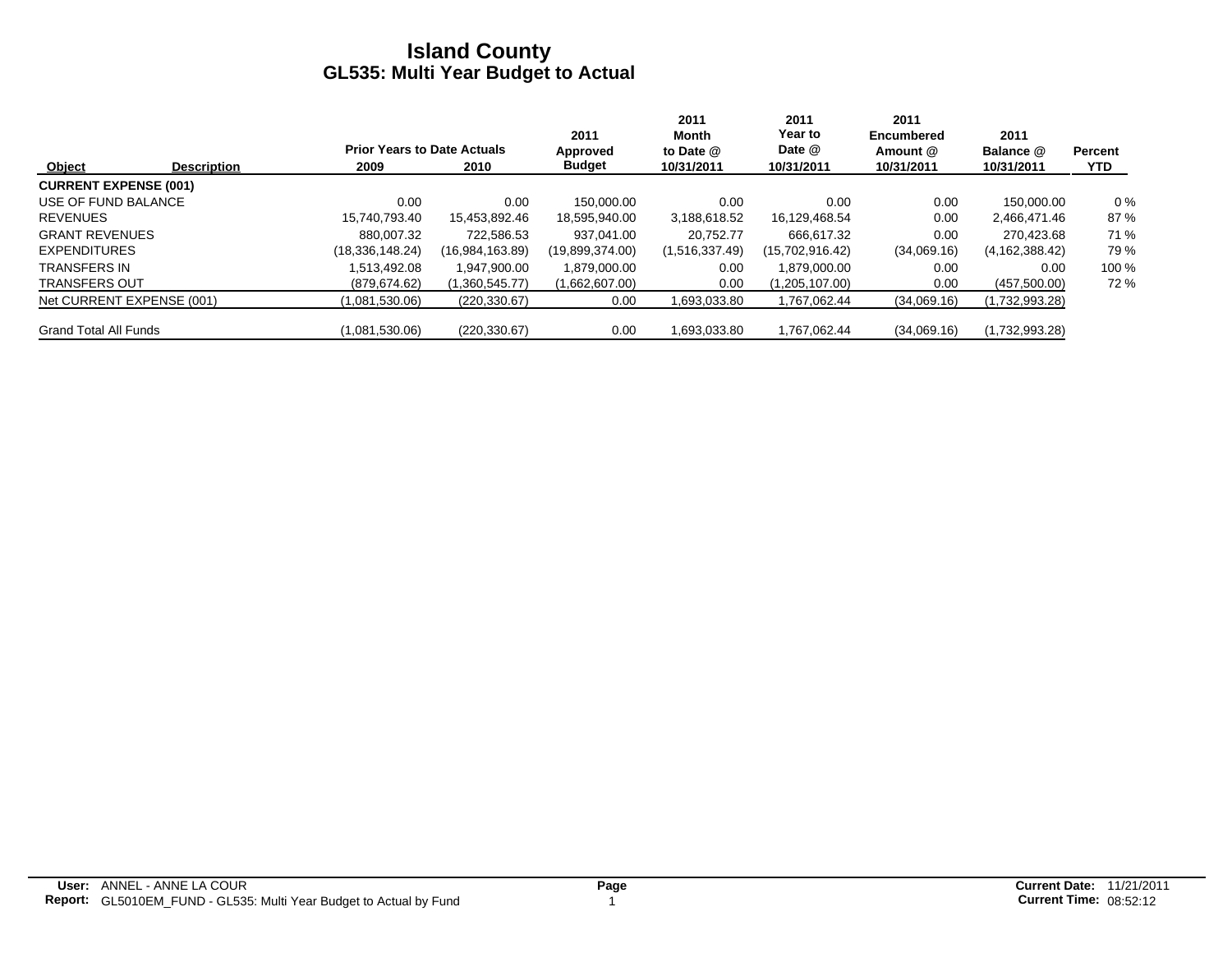|                                                       |                |                |                    | <b>Report Date: 11/21/2011</b> |                       |
|-------------------------------------------------------|----------------|----------------|--------------------|--------------------------------|-----------------------|
| <b>Group - Description</b>                            | <b>Budget</b>  | <b>Actual</b>  | <b>Encumbrance</b> | <b>Balance</b>                 | Percent<br><b>YTD</b> |
| Dept: 11 PUBLIC WORKS                                 |                |                |                    |                                |                       |
| <b>Revenue</b>                                        |                |                |                    |                                |                       |
| 31 TAXES                                              | 0.00           | 0.00           | 0.00               | 0.00                           | 0.00                  |
| 34 CHARGES FOR GOODS & SERVICES                       | 5,060.00       | 29,809.15      | 0.00               | (24,749.15)                    | 589.11                |
| <b>36 MISCELLANEOUS REVENUES</b>                      | 4,000.00       | 5,188.86       | 0.00               | (1, 188.86)                    | 129.72                |
| 39 OTHER FINANCING SOURCES                            | 0.00           | 0.00           | 0.00               | 0.00                           | 0.00                  |
| <b>Revenue Total:</b>                                 | 9,060.00       | 34,998.01      | 0.00               | (25,938.01)                    | 386.29                |
| <b>Expenditures</b>                                   |                |                |                    |                                |                       |
| 10 SALARIES & BENEFITS                                | 113,179.00     | 102,937.05     | 0.00               | 10,241.95                      | 90.95                 |
| 20 MAINTENANCE & OPERATIONS                           | 40,420.00      | 51,952.20      | 0.00               | (11, 532.20)                   | 128.53                |
| <b>30 INTERGOVERMENT</b><br><b>40 CAPITAL</b>         | 0.00<br>0.00   | 780.03<br>0.00 | 0.00<br>0.00       | (780.03)<br>0.00               | 0.00                  |
| <b>Expenditure Total:</b>                             | 153,599.00     | 155,669.28     | 0.00               | (2,070.28)                     | 0.00<br>101.34        |
| <b>Dept Total:</b>                                    | (144, 539.00)  | (120, 671.27)  | 0.00               | (23, 867.73)                   |                       |
|                                                       |                |                |                    |                                |                       |
| <b>Dept: 13 HUMAN SERVICES</b><br><b>Expenditures</b> |                |                |                    |                                |                       |
| 20 MAINTENANCE & OPERATIONS                           | 0.00           | 127,093.78     | 0.00               | (127,093.78)                   | 0.00                  |
| <b>Expenditure Total:</b>                             | 0.00           | 127,093.78     | 0.00               | (127,093.78)                   | 0.00                  |
| <b>Dept Total:</b>                                    | 0.00           | (127,093.78)   | 0.00               | 127,093.78                     |                       |
| Dept: 14 PUBLIC HEALTH<br><b>Revenue</b>              |                |                |                    |                                |                       |
| 33 INTERGOVERMENTAL REVENUES                          | 0.00           | 0.00           | 0.00               | 0.00                           | 0.00                  |
| 39 OTHER FINANCING SOURCES                            | 0.00           | 0.00           | 0.00               | 0.00                           | 0.00                  |
| <b>Revenue Total:</b>                                 | 0.00           | 0.00           | 0.00               | 0.00                           | 0.00                  |
| <b>Expenditures</b>                                   |                |                |                    |                                |                       |
| 10 SALARIES & BENEFITS                                | 0.00           | 0.00           | 0.00               | 0.00                           | 0.00                  |
| 20 MAINTENANCE & OPERATIONS                           | 0.00           | 0.00           | 0.00               | 0.00                           | 0.00                  |
| <b>40 CAPITAL</b>                                     | 0.00           | 0.00           | 0.00               | 0.00                           | 0.00                  |
| <b>Expenditure Total:</b>                             | 0.00           | 0.00           | 0.00               | 0.00                           | 0.00                  |
| <b>Dept Total:</b>                                    | 0.00           | 0.00           | 0.00               | $0.00\,$                       |                       |
| Dept: 20 ASSESSOR<br><b>Revenue</b>                   |                |                |                    |                                |                       |
| 34 CHARGES FOR GOODS & SERVICES                       | 0.00           | 6,911.11       | 0.00               | (6,911.11)                     | 0.00                  |
| <b>36 MISCELLANEOUS REVENUES</b>                      | 0.00           | 10,426.77      | 0.00               | (10, 426.77)                   | 0.00                  |
| <b>Revenue Total:</b>                                 | 0.00           | 17,337.88      | 0.00               | (17, 337.88)                   | 0.00                  |
| <b>Expenditures</b>                                   |                |                |                    |                                |                       |
| 10 SALARIES & BENEFITS                                | 954,182.00     | 802,305.15     | 0.00               | 151,876.85                     | 84.08                 |
| 20 MAINTENANCE & OPERATIONS                           | 71,300.00      | 45,790.66      | 0.00               | 25,509.34                      | 64.22                 |
| <b>40 CAPITAL</b>                                     | 0.00           | 6,397.11       | 0.00               | (6,397.11)                     | 0.00                  |
| <b>Expenditure Total:</b>                             | 1,025,482.00   | 854,492.92     | 0.00               | 170,989.08                     | 83.32                 |
| <b>Dept Total:</b>                                    | (1,025,482.00) | (837, 155.04)  | 0.00               | (188, 326.96)                  |                       |
| Dept: 21 AUDITOR<br><b>Revenue</b>                    |                |                |                    |                                |                       |
| 32 LICENSES & PERMITS                                 | 4,000.00       | 4,966.35       | 0.00               | (966.35)                       | 124.15                |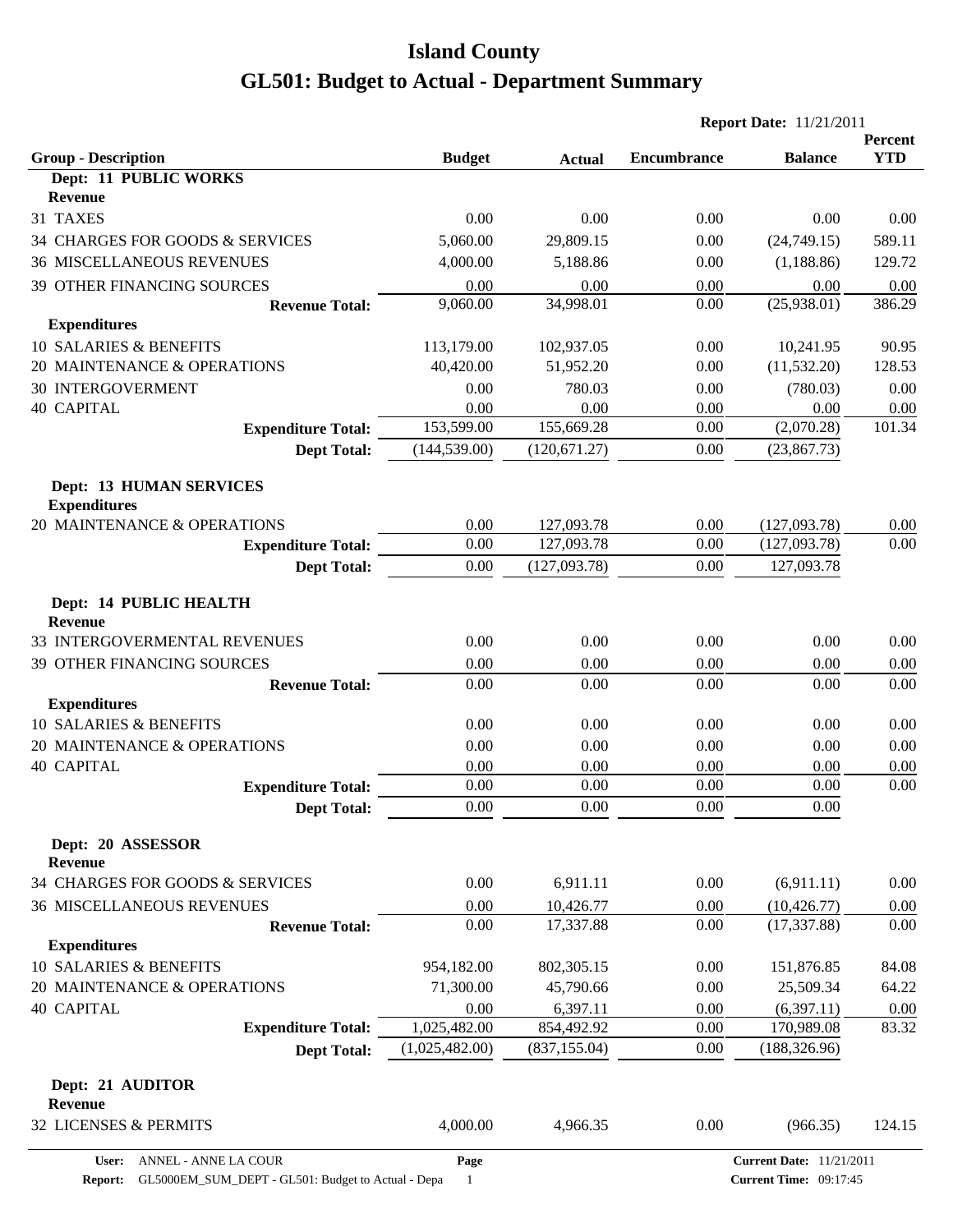|                                                    |                            |                             | <b>Report Date: 11/21/2011</b> |                           |                       |
|----------------------------------------------------|----------------------------|-----------------------------|--------------------------------|---------------------------|-----------------------|
| <b>Group - Description</b>                         | <b>Budget</b>              | <b>Actual</b>               | <b>Encumbrance</b>             | <b>Balance</b>            | Percent<br><b>YTD</b> |
| 34 CHARGES FOR GOODS & SERVICES                    | 597,500.00                 | 508,581.99                  | 0.00                           | 88,918.01                 | 85.11                 |
| <b>36 MISCELLANEOUS REVENUES</b>                   | 300.00                     | 706.66                      | 0.00                           | (406.66)                  | 235.55                |
| <b>Revenue Total:</b>                              | 601,800.00                 | 514,255.00                  | 0.00                           | 87,545.00                 | 85.45                 |
| <b>Expenditures</b>                                |                            |                             |                                |                           |                       |
| 10 SALARIES & BENEFITS                             | 675,465.00                 | 553,907.71                  | 0.00                           | 121,557.29                | 82.00                 |
| 20 MAINTENANCE & OPERATIONS                        | 83,288.00                  | 68,192.08                   | 0.00                           | 15,095.92                 | 81.87                 |
| <b>Expenditure Total:</b>                          | 758,753.00                 | 622,099.79                  | 0.00                           | 136,653.21                | 81.98                 |
| <b>Dept Total:</b>                                 | (156,953.00)               | (107, 844.79)               | 0.00                           | (49, 108.21)              |                       |
| Dept: 24 CLERK<br><b>Revenue</b>                   |                            |                             |                                |                           |                       |
| 33 INTERGOVERMENTAL REVENUES                       | 55,000.00                  | 78,192.75                   | 0.00                           | (23, 192.75)              | 142.16                |
| 34 CHARGES FOR GOODS & SERVICES                    | 228,000.00                 | 185,389.40                  | 0.00                           | 42,610.60                 | 81.31                 |
| 35 FINES & PENALTIES                               | 56,848.00                  | 53,568.08                   | 0.00                           | 3,279.92                  | 94.23                 |
| <b>36 MISCELLANEOUS REVENUES</b>                   | 6,000.00                   | 12,218.18                   | 0.00                           | (6,218.18)                | 203.63                |
| 39 OTHER FINANCING SOURCES                         | 9,000.00                   | 9,000.00                    | 0.00                           | 0.00                      | 100.00                |
| <b>Revenue Total:</b>                              | 354,848.00                 | 338,368.41                  | 0.00                           | 16,479.59                 | 95.35                 |
| <b>Expenditures</b>                                |                            |                             |                                |                           |                       |
| 10 SALARIES & BENEFITS                             | 371,338.00                 | 303,302.31                  | 0.00                           | 68,035.69                 | 81.67                 |
| 20 MAINTENANCE & OPERATIONS                        | 31,500.00                  | 26,130.94                   | 0.00                           | 5,369.06                  | 82.95                 |
| <b>Expenditure Total:</b>                          | 402,838.00                 | 329,433.25                  | 0.00                           | 73,404.75                 | 81.77                 |
| <b>Dept Total:</b>                                 | (47,990.00)                | 8,935.16                    | 0.00                           | (56, 925.16)              |                       |
| Dept: 25 COMMISSIONERS<br><b>Revenue</b>           |                            |                             |                                |                           |                       |
| 34 CHARGES FOR GOODS & SERVICES                    | 400.00                     | 284.53                      | 0.00                           | 115.47                    | 71.13                 |
| <b>36 MISCELLANEOUS REVENUES</b>                   | 7,846.00                   | 5,560.02                    | 0.00                           | 2,285.98                  | 70.86                 |
| <b>Revenue Total:</b>                              | 8,246.00                   | 5,844.55                    | 0.00                           | 2,401.45                  | 70.87                 |
| <b>Expenditures</b>                                |                            |                             |                                |                           |                       |
| 10 SALARIES & BENEFITS                             | 557,573.00                 | 497,059.34                  | 0.00                           | 60,513.66                 | 89.14                 |
| 20 MAINTENANCE & OPERATIONS                        | 59,750.00                  | 38,006.63                   | 0.00                           | 21,743.37                 | 63.60                 |
| <b>Expenditure Total:</b>                          | 617,323.00<br>(609,077.00) | 535,065.97<br>(529, 221.42) | $0.00\,$<br>0.00               | 82,257.03<br>(79, 855.58) | 86.67                 |
| <b>Dept Total:</b>                                 |                            |                             |                                |                           |                       |
| <b>Dept: 26 CENTRAL SERVICES</b><br><b>Revenue</b> |                            |                             |                                |                           |                       |
| 31 TAXES                                           | 0.00                       | 0.00                        | 0.00                           | 0.00                      | 0.00                  |
| <b>36 MISCELLANEOUS REVENUES</b>                   | 0.00                       | 0.00                        | 0.00                           | 0.00                      | 0.00                  |
| 39 OTHER FINANCING SOURCES                         | 0.00                       | 0.00                        | 0.00                           | 0.00                      | 0.00                  |
| <b>Revenue Total:</b>                              | 0.00                       | 0.00                        | 0.00                           | 0.00                      | 0.00                  |
| <b>Expenditures</b>                                |                            |                             |                                |                           |                       |
| 10 SALARIES & BENEFITS                             | 476,117.00                 | 345,580.65                  | 0.00                           | 130,536.35                | 72.58                 |
| 20 MAINTENANCE & OPERATIONS                        | 375,744.00                 | 304,849.30                  | 34,069.16                      | 36,825.54                 | 90.19                 |
| <b>40 CAPITAL</b>                                  | 157,000.00                 | 152,376.93                  | 0.00                           | 4,623.07                  | 97.05                 |
| 60 DEBT SERVICE                                    | 0.00                       | 0.00                        | 0.00                           | 0.00                      | 0.00                  |
| <b>Expenditure Total:</b>                          | 1,008,861.00               | 802,806.88                  | 34,069.16                      | 171,984.96                | 82.95                 |
| <b>Dept Total:</b>                                 | (1,008,861.00)             | (802, 806.88)               | (34,069.16)                    | (171, 984.96)             |                       |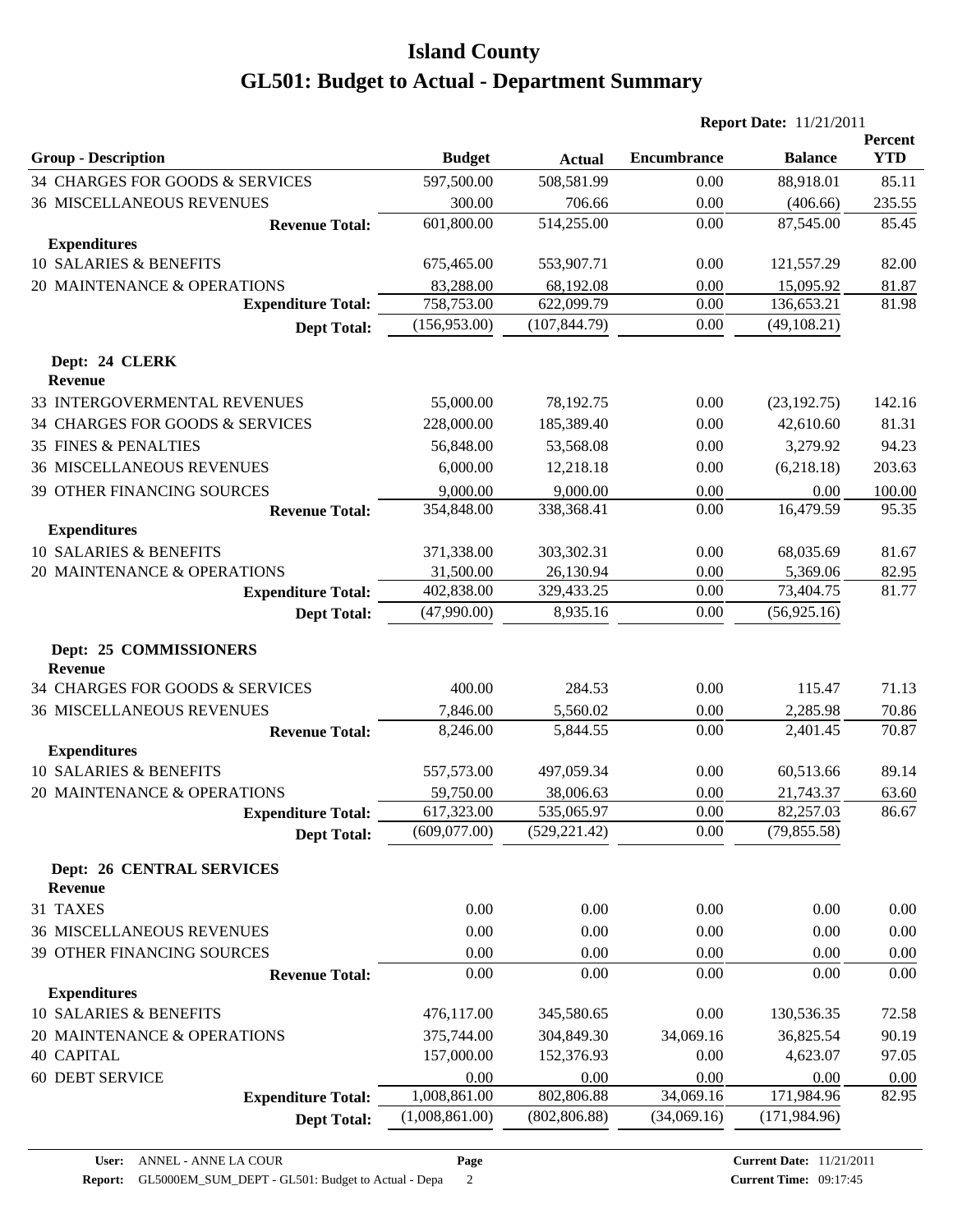|                                                     |               |               | <b>Report Date: 11/21/2011</b> |                |            |
|-----------------------------------------------------|---------------|---------------|--------------------------------|----------------|------------|
|                                                     |               |               |                                |                | Percent    |
| <b>Group - Description</b><br>Dept: 27 CORONER      | <b>Budget</b> | <b>Actual</b> | <b>Encumbrance</b>             | <b>Balance</b> | <b>YTD</b> |
| <b>Revenue</b>                                      |               |               |                                |                |            |
| 33 INTERGOVERMENTAL REVENUES                        | 20,000.00     | 19,422.70     | 0.00                           | 577.30         | 97.11      |
| <b>Revenue Total:</b>                               | 20,000.00     | 19,422.70     | 0.00                           | 577.30         | 97.11      |
| <b>Expenditures</b>                                 |               |               |                                |                |            |
| 10 SALARIES & BENEFITS                              | 144,192.00    | 127,362.54    | 0.00                           | 16,829.46      | 88.32      |
| 20 MAINTENANCE & OPERATIONS                         | 68,925.00     | 74,682.93     | 0.00                           | (5,757.93)     | 108.35     |
| <b>Expenditure Total:</b>                           | 213,117.00    | 202,045.47    | 0.00                           | 11,071.53      | 94.80      |
| <b>Dept Total:</b>                                  | (193, 117.00) | (182, 622.77) | 0.00                           | (10, 494.23)   |            |
| Dept: 28 FACILITIES & MAINTENANCE<br><b>Revenue</b> |               |               |                                |                |            |
| 34 CHARGES FOR GOODS & SERVICES                     | 40,000.00     | 55,010.42     | 0.00                           | (15,010.42)    | 137.52     |
| <b>Revenue Total:</b>                               | 40,000.00     | 55,010.42     | 0.00                           | (15,010.42)    | 137.52     |
| <b>Expenditures</b>                                 |               |               |                                |                |            |
| 10 SALARIES & BENEFITS                              | 557,191.00    | 480,925.15    | 0.00                           | 76,265.85      | 86.31      |
| 20 MAINTENANCE & OPERATIONS                         | 422,750.00    | 328,281.96    | 0.00                           | 94,468.04      | 77.65      |
| <b>Expenditure Total:</b>                           | 979,941.00    | 809,207.11    | 0.00                           | 170,733.89     | 82.57      |
| <b>Dept Total:</b>                                  | (939, 941.00) | (754, 196.69) | 0.00                           | (185, 744.31)  |            |
| Dept: 29 DISTRICT COURT<br>Revenue                  |               |               |                                |                |            |
| 33 INTERGOVERMENTAL REVENUES                        | 259,860.00    | 197,198.71    | 0.00                           | 62,661.29      | 75.88      |
| 34 CHARGES FOR GOODS & SERVICES                     | 233,500.00    | 163,408.09    | 0.00                           | 70,091.91      | 69.98      |
| <b>35 FINES &amp; PENALTIES</b>                     | 531,300.00    | 446,844.21    | 0.00                           | 84,455.79      | 84.10      |
| <b>36 MISCELLANEOUS REVENUES</b>                    | 10,000.00     | 18,454.25     | 0.00                           | (8,454.25)     | 184.54     |
| <b>38 NONREVENUES</b>                               | 0.00          | 51.81         | 0.00                           | (51.81)        | 0.00       |
| <b>Revenue Total:</b>                               | 1,034,660.00  | 825,957.07    | 0.00                           | 208,702.93     | 79.82      |
| <b>Expenditures</b>                                 |               |               |                                |                |            |
| 10 SALARIES & BENEFITS                              | 833,082.00    | 724,428.74    | 0.00                           | 108,653.26     | 86.95      |
| 20 MAINTENANCE & OPERATIONS                         | 91,010.00     | 68,579.34     | 0.00                           | 22,430.66      | 75.35      |
| <b>Expenditure Total:</b>                           | 924,092.00    | 793,008.08    | 0.00                           | 131,083.92     | 85.81      |
| <b>Dept Total:</b>                                  | 110,568.00    | 32,948.99     | 0.00                           | 77,619.01      |            |
| Dept: 36 MISCELLANEOUS<br><b>Revenue</b>            |               |               |                                |                |            |
| 33 INTERGOVERMENTAL REVENUES                        | 25,000.00     | 25,000.00     | 0.00                           | 0.00           | 100.00     |
| <b>36 MISCELLANEOUS REVENUES</b>                    | 0.00          | 122.98        | 0.00                           | (122.98)       | 0.00       |
| <b>Revenue Total:</b>                               | 25,000.00     | 25,122.98     | 0.00                           | (122.98)       | 100.49     |
| <b>Expenditures</b>                                 |               |               |                                |                |            |
| 10 SALARIES & BENEFITS                              | 82,000.00     | 66,517.90     | 0.00                           | 15,482.10      | 81.11      |
| 20 MAINTENANCE & OPERATIONS                         | 284,255.00    | 116,919.02    | 0.00                           | 167,335.98     | 41.13      |
| 30 INTERGOVERMENT                                   | 69,417.00     | 76,916.50     | 0.00                           | (7,499.50)     | 110.80     |
| <b>Expenditure Total:</b>                           | 435,672.00    | 260,353.42    | 0.00                           | 175,318.58     | 59.75      |
| <b>Dept Total:</b>                                  | (410,672.00)  | (235, 230.44) | 0.00                           | (175, 441.56)  |            |

#### **Dept: 39 PROSECUTING ATTORNEY Revenue**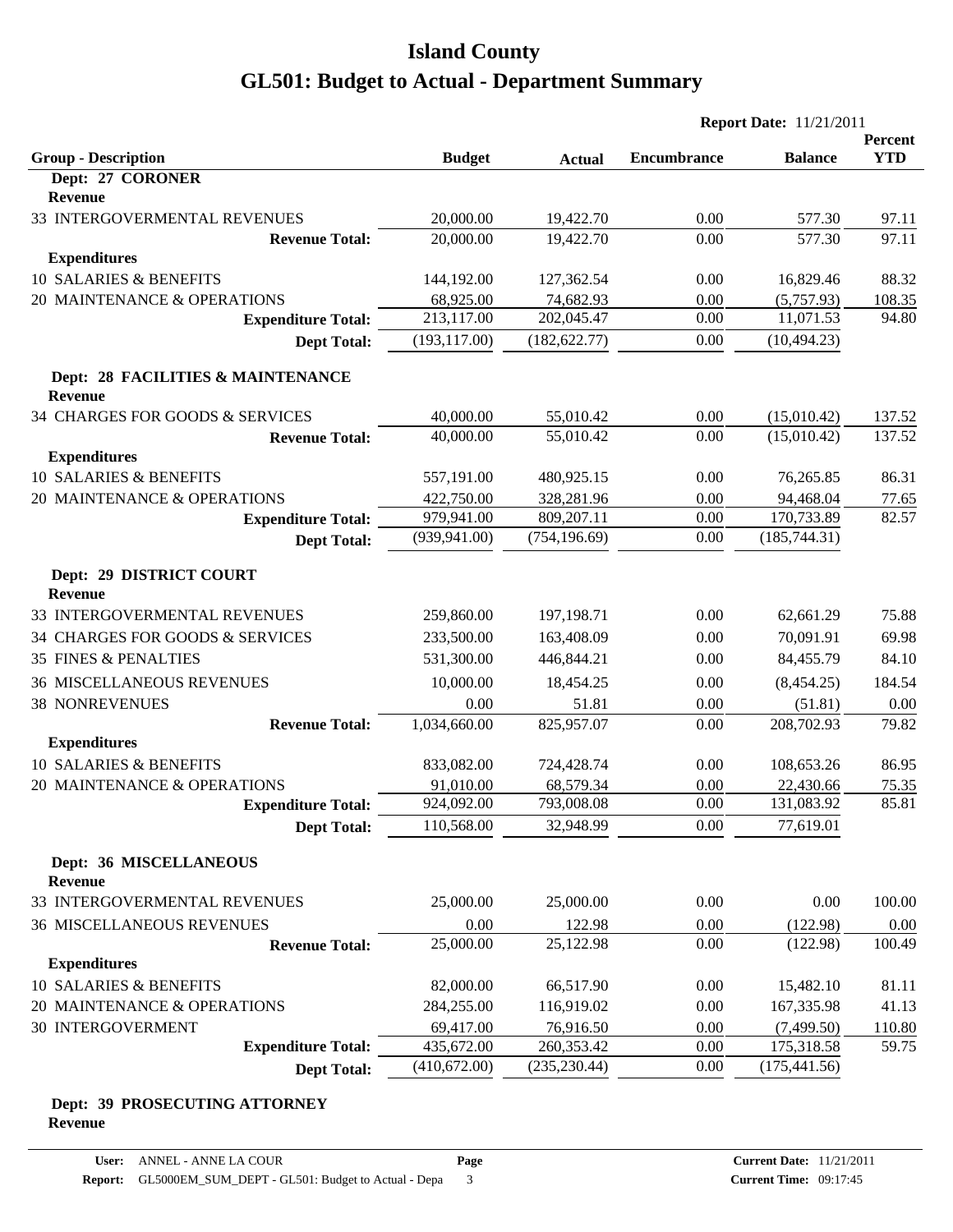|                                           |                |                | <b>Report Date: 11/21/2011</b> |                |                              |  |
|-------------------------------------------|----------------|----------------|--------------------------------|----------------|------------------------------|--|
| <b>Group - Description</b>                | <b>Budget</b>  | <b>Actual</b>  | <b>Encumbrance</b>             | <b>Balance</b> | <b>Percent</b><br><b>YTD</b> |  |
| 33 INTERGOVERMENTAL REVENUES              | 179,867.00     | 169,596.15     | 0.00                           | 10,270.85      | 94.28                        |  |
| 34 CHARGES FOR GOODS & SERVICES           | 32,500.00      | 26,491.52      | 0.00                           | 6,008.48       | 81.51                        |  |
| <b>35 FINES &amp; PENALTIES</b>           | 0.00           | 892.06         | 0.00                           | (892.06)       | 0.00                         |  |
| <b>36 MISCELLANEOUS REVENUES</b>          | 0.00           | 57.25          | 0.00                           | (57.25)        | 0.00                         |  |
| <b>39 OTHER FINANCING SOURCES</b>         | 13,000.00      | 13,000.00      | 0.00                           | 0.00           | 100.00                       |  |
| <b>Revenue Total:</b>                     | 225,367.00     | 210,036.98     | 0.00                           | 15,330.02      | 93.19                        |  |
| <b>Expenditures</b>                       |                |                |                                |                |                              |  |
| 10 SALARIES & BENEFITS                    | 1,151,348.00   | 1,000,982.40   | 0.00                           | 150,365.60     | 86.94                        |  |
| 20 MAINTENANCE & OPERATIONS               | 102,756.00     | 59,255.44      | 0.00                           | 43,500.56      | 57.66                        |  |
| <b>40 CAPITAL</b>                         | 17,985.00      | 0.00           | 0.00                           | 17,985.00      | 0.00                         |  |
| <b>Expenditure Total:</b>                 | 1,272,089.00   | 1,060,237.84   | 0.00                           | 211,851.16     | 83.34                        |  |
| <b>Dept Total:</b>                        | (1,046,722.00) | (850, 200.86)  | 0.00                           | (196, 521.14)  |                              |  |
| Dept: 40 SHERIFF                          |                |                |                                |                |                              |  |
| Revenue                                   |                |                |                                |                |                              |  |
| 32 LICENSES & PERMITS                     | 20,000.00      | 25,938.00      | 0.00                           | (5,938.00)     | 129.69                       |  |
| 33 INTERGOVERMENTAL REVENUES              | 217,000.00     | 150,945.26     | 0.00                           | 66,054.74      | 69.56                        |  |
| 34 CHARGES FOR GOODS & SERVICES           | 54,500.00      | 45,499.91      | 0.00                           | 9,000.09       | 83.48                        |  |
| <b>35 FINES &amp; PENALTIES</b>           | 0.00           | 38.87          | 0.00                           | (38.87)        | 0.00                         |  |
| <b>36 MISCELLANEOUS REVENUES</b>          | 4,700.00       | 11,180.99      | 0.00                           | (6,480.99)     | 237.89                       |  |
| <b>38 NONREVENUES</b>                     | 0.00           | 1,885.25       | 0.00                           | (1,885.25)     | 0.00                         |  |
| 39 OTHER FINANCING SOURCES                | 616,000.00     | 616,000.00     | 0.00                           | 0.00           | 100.00                       |  |
| <b>Revenue Total:</b>                     | 912,200.00     | 851,488.28     | 0.00                           | 60,711.72      | 93.34                        |  |
| <b>Expenditures</b>                       |                |                |                                |                |                              |  |
| 10 SALARIES & BENEFITS                    | 4,965,834.00   | 4,395,123.94   | 0.00                           | 570,710.06     | 88.50                        |  |
| 20 MAINTENANCE & OPERATIONS               | 847,284.00     | 547,559.20     | 0.00                           | 299,724.80     | 64.62                        |  |
| <b>30 INTERGOVERMENT</b>                  | 577,515.00     | 547,319.00     | 0.00                           | 30,196.00      | 94.77                        |  |
| 90 OTHER                                  | 0.00           | 0.00           | 0.00                           | 0.00           | 0.00                         |  |
| <b>Expenditure Total:</b>                 | 6,390,633.00   | 5,490,002.14   | 0.00                           | 900,630.86     | 85.90                        |  |
| <b>Dept Total:</b>                        | (5,478,433.00) | (4,638,513.86) | 0.00                           | (839, 919.14)  |                              |  |
| <b>Dept: 41 SUPERIOR COURT</b><br>Revenue |                |                |                                |                |                              |  |
| 32 LICENSES & PERMITS                     | 20,000.00      | 9,637.00       | 0.00                           | 10,363.00      | 48.18                        |  |
| 33 INTERGOVERMENTAL REVENUES              | 315,263.00     | 227,083.92     | 0.00                           | 88,179.08      | 72.02                        |  |
| 34 CHARGES FOR GOODS & SERVICES           | 18,000.00      | 19,019.19      | 0.00                           | (1,019.19)     | 105.66                       |  |
| <b>35 FINES &amp; PENALTIES</b>           | 0.00           | 20.00          | 0.00                           | (20.00)        | 0.00                         |  |
| <b>36 MISCELLANEOUS REVENUES</b>          | 0.00           | 1,913.14       | 0.00                           | (1,913.14)     | 0.00                         |  |
| <b>Revenue Total:</b>                     | 353,263.00     | 257,673.25     | 0.00                           | 95,589.75      | 72.94                        |  |
| <b>Expenditures</b>                       |                |                |                                |                |                              |  |
| 10 SALARIES & BENEFITS                    | 876,275.00     | 747,683.30     | 0.00                           | 128,591.70     | 85.32                        |  |
| 20 MAINTENANCE & OPERATIONS               | 158,052.00     | 123,113.91     | 0.00                           | 34,938.09      | 77.89                        |  |
| <b>Expenditure Total:</b>                 | 1,034,327.00   | 870,797.21     | 0.00                           | 163,529.79     | 84.18                        |  |
| <b>Dept Total:</b>                        | (681,064.00)   | (613, 123.96)  | 0.00                           | (67,940.04)    |                              |  |
|                                           |                |                |                                |                |                              |  |

#### **Dept: 42 TREASURER Revenue**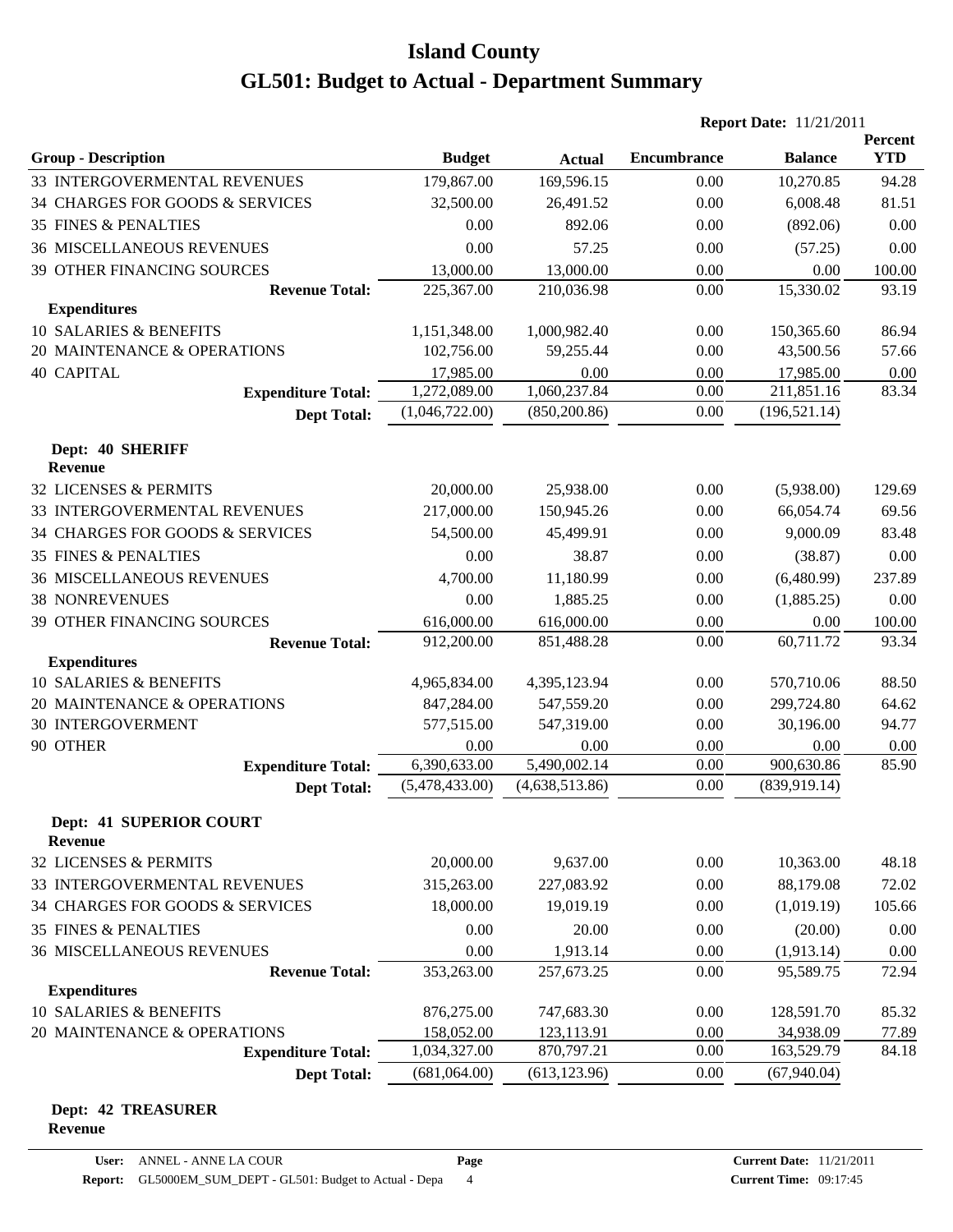|                                                 |               |               | <b>Report Date: 11/21/2011</b> |                |                       |
|-------------------------------------------------|---------------|---------------|--------------------------------|----------------|-----------------------|
| <b>Group - Description</b>                      | <b>Budget</b> | <b>Actual</b> | <b>Encumbrance</b>             | <b>Balance</b> | Percent<br><b>YTD</b> |
| 31 TAXES                                        | 83,000.00     | 72,423.68     | 0.00                           | 10,576.32      | 87.25                 |
| 34 CHARGES FOR GOODS & SERVICES                 | 8,495.00      | 7,217.82      | 0.00                           | 1,277.18       | 84.96                 |
| <b>36 MISCELLANEOUS REVENUES</b>                | 356,000.00    | 183,202.57    | 0.00                           | 172,797.43     | 51.46                 |
| <b>Revenue Total:</b>                           | 447,495.00    | 262,844.07    | 0.00                           | 184,650.93     | 58.73                 |
| <b>Expenditures</b>                             |               |               |                                |                |                       |
| 10 SALARIES & BENEFITS                          | 392,205.00    | 328,583.92    | 0.00                           | 63,621.08      | 83.77                 |
| 20 MAINTENANCE & OPERATIONS                     | 63,057.00     | 49,729.68     | 0.00                           | 13,327.32      | 78.86                 |
| <b>40 CAPITAL</b>                               | 17,000.00     | 18,329.36     | 0.00                           | (1,329.36)     | 107.81                |
| <b>60 DEBT SERVICE</b>                          | 5,000.00      | 2,925.03      | 0.00                           | 2,074.97       | 58.50                 |
| <b>Expenditure Total:</b>                       | 477,262.00    | 399,567.99    | 0.00                           | 77,694.01      | 83.72                 |
| <b>Dept Total:</b>                              | (29,767.00)   | (136, 723.92) | 0.00                           | 106,956.92     |                       |
| Dept: 47 BUDGET<br><b>Expenditures</b>          |               |               |                                |                |                       |
| 10 SALARIES & BENEFITS                          | 117,971.00    | 108,093.96    | 0.00                           | 9,877.04       | 91.62                 |
| 20 MAINTENANCE & OPERATIONS                     | 8,300.00      | 8,591.47      | 0.00                           | (291.47)       | 103.51                |
| <b>Expenditure Total:</b>                       | 126,271.00    | 116,685.43    | 0.00                           | 9,585.57       | 92.40                 |
| <b>Dept Total:</b>                              | (126, 271.00) | (116, 685.43) | 0.00                           | (9,585.57)     |                       |
| Dept: 48 EMERGENCY MANAGEMENT<br><b>Revenue</b> |               |               |                                |                |                       |
| 33 INTERGOVERMENTAL REVENUES                    | 213,411.00    | 68,878.66     | 0.00                           | 144,532.34     | 32.27                 |
| <b>Revenue Total:</b>                           | 213,411.00    | 68,878.66     | 0.00                           | 144,532.34     | 32.27                 |
| <b>Expenditures</b>                             |               |               |                                |                |                       |
| 10 SALARIES & BENEFITS                          | 50,677.00     | 32,786.98     | 0.00                           | 17,890.02      | 64.69                 |
| 20 MAINTENANCE & OPERATIONS                     | 179,133.00    | 85,515.37     | 0.00                           | 93,617.63      | 47.73                 |
| <b>30 INTERGOVERMENT</b>                        | 25,000.00     | 2,884.00      | 0.00                           | 22,116.00      | 11.53                 |
| <b>40 CAPITAL</b>                               | 17,278.00     | 7,676.83      | 0.00                           | 9,601.17       | 44.43                 |
| <b>Expenditure Total:</b>                       | 272,088.00    | 128,863.18    | 0.00                           | 143,224.82     | 47.36                 |
| <b>Dept Total:</b>                              | (58,677.00)   | (59, 984.52)  | 0.00                           | 1,307.52       |                       |
| Dept: 51 CIVIL SERVICE<br><b>Revenue</b>        |               |               |                                |                |                       |
| 34 CHARGES FOR GOODS & SERVICES                 | 500.00        | 0.00          | 0.00                           | 500.00         | 0.00                  |
| <b>Revenue Total:</b><br><b>Expenditures</b>    | 500.00        | 0.00          | 0.00                           | 500.00         | 0.00                  |
| 10 SALARIES & BENEFITS                          | 0.00          | 3.04          | 0.00                           | (3.04)         | 0.00                  |
| 20 MAINTENANCE & OPERATIONS                     | 0.00          | 136.59        | 0.00                           | (136.59)       | 0.00                  |
| <b>Expenditure Total:</b>                       | 0.00          | 139.63        | 0.00                           | (139.63)       | 0.00                  |
| <b>Dept Total:</b>                              | 500.00        | (139.63)      | 0.00                           | 639.63         |                       |
| Dept: 53 PLANNING<br><b>Revenue</b>             |               |               |                                |                |                       |
| 32 LICENSES & PERMITS                           | 870,000.00    | 931,370.82    | 0.00                           | (61, 370.82)   | 107.05                |
| 33 INTERGOVERMENTAL REVENUES                    | 177,200.00    | 130,243.49    | 0.00                           | 46,956.51      | 73.50                 |
| 34 CHARGES FOR GOODS & SERVICES                 | 491,100.00    | 372,673.44    | 0.00                           | 118,426.56     | 75.88                 |
| <b>36 MISCELLANEOUS REVENUES</b>                | 2,000.00      | 256.56        | 0.00                           | 1,743.44       | 12.82                 |
| 39 OTHER FINANCING SOURCES                      | 49,000.00     | 49,000.00     | 0.00                           | 0.00           | 100.00                |
|                                                 |               |               |                                |                |                       |

**Page**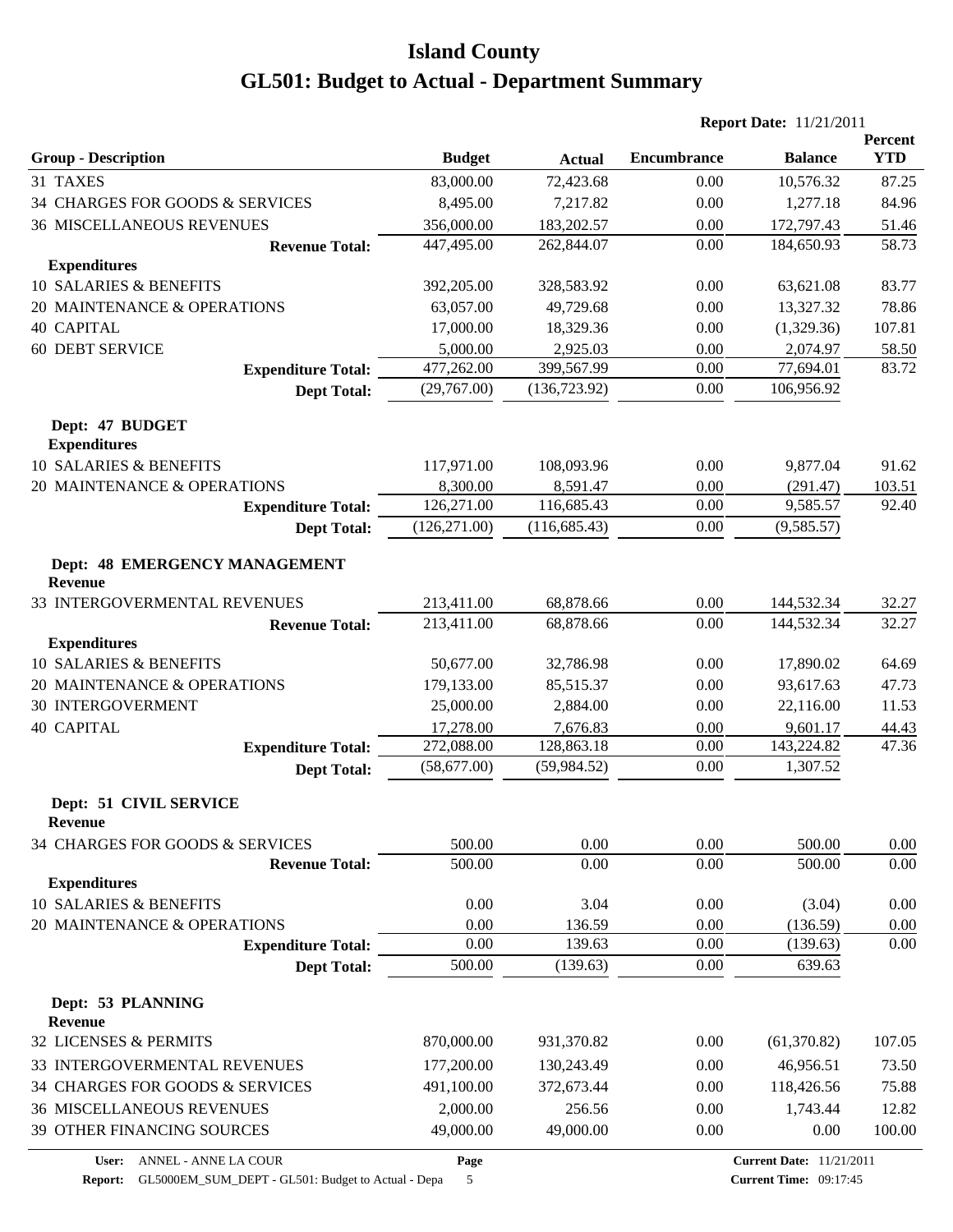|                                                   |                   |                      | <b>Report Date: 11/21/2011</b> |                       |                       |  |
|---------------------------------------------------|-------------------|----------------------|--------------------------------|-----------------------|-----------------------|--|
| <b>Group - Description</b>                        | <b>Budget</b>     | <b>Actual</b>        | <b>Encumbrance</b>             | <b>Balance</b>        | Percent<br><b>YTD</b> |  |
| <b>Revenue Total:</b><br><b>Expenditures</b>      | 1,589,300.00      | 1,483,544.31         | 0.00                           | 105,755.69            | 93.34                 |  |
| 10 SALARIES & BENEFITS                            | 1,307,081.00      | 1,126,745.98         | 0.00                           | 180,335.02            | 86.20                 |  |
| 20 MAINTENANCE & OPERATIONS                       | 218,308.00        | 241,108.56           | 0.00                           | (22,800.56)           | 110.44                |  |
| <b>40 CAPITAL</b>                                 | 0.00              | 32,568.41            | 0.00                           | (32, 568.41)          | 0.00                  |  |
| <b>Expenditure Total:</b>                         | 1,525,389.00      | 1,400,422.95         | 0.00                           | 124,966.05            | 91.80                 |  |
| <b>Dept Total:</b>                                | 63,911.00         | 83,121.36            | 0.00                           | (19,210.36)           |                       |  |
| Dept: 54 GENERAL SERVICES ADMIN<br><b>Revenue</b> |                   |                      |                                |                       |                       |  |
| 31 TAXES                                          | 0.00              | 0.00                 | 0.00                           | 0.00                  | 0.00                  |  |
| 32 LICENSES & PERMITS                             | 0.00              | 513.00               | 0.00                           | (513.00)              | 0.00                  |  |
| <b>33 INTERGOVERMENTAL REVENUES</b>               | 58,897.00         | 0.00                 | 0.00                           | 58,897.00             | 0.00                  |  |
|                                                   |                   |                      |                                |                       |                       |  |
| 34 CHARGES FOR GOODS & SERVICES                   | 48,500.00         | 27,037.80            | 0.00                           | 21,462.20             | 55.74                 |  |
| <b>35 FINES &amp; PENALTIES</b>                   | 5,000.00          | 3,790.00             | 0.00                           | 1,210.00              | 75.80                 |  |
| <b>36 MISCELLANEOUS REVENUES</b>                  | 7,000.00          | 3,602.88             | 0.00                           | 3,397.12              | 51.46                 |  |
| <b>Revenue Total:</b>                             | 119,397.00        | 34,943.68            | 0.00                           | 84,453.32             | 29.26                 |  |
| <b>Expenditures</b><br>10 SALARIES & BENEFITS     | 117,633.00        | 81,201.82            | 0.00                           |                       |                       |  |
| 20 MAINTENANCE & OPERATIONS                       | 992,032.00        | 989,556.65           | 0.00                           | 36,431.18<br>2,475.35 | 69.02                 |  |
|                                                   |                   |                      |                                |                       | 99.75                 |  |
| <b>30 INTERGOVERMENT</b><br><b>40 CAPITAL</b>     | 11,044.00<br>0.00 | 10,151.34<br>0.00    | 0.00<br>0.00                   | 892.66<br>0.00        | 91.91                 |  |
|                                                   | 0.00              |                      | 0.00                           |                       | 0.00                  |  |
| <b>60 DEBT SERVICE</b>                            | 1,120,709.00      | 0.00<br>1,080,909.81 | 0.00                           | 0.00<br>39,799.19     | 0.00<br>96.44         |  |
| <b>Expenditure Total:</b><br><b>Dept Total:</b>   | (1,001,312.00)    | (1,045,966.13)       | 0.00                           | 44,654.13             |                       |  |
|                                                   |                   |                      |                                |                       |                       |  |
| <b>Dept: 59 HUMAN RESOURCES</b><br><b>Revenue</b> |                   |                      |                                |                       |                       |  |
| 34 CHARGES FOR GOODS & SERVICES                   | 0.00              | 5,671.07             | 0.00                           | (5,671.07)            | 0.00                  |  |
| <b>36 MISCELLANEOUS REVENUES</b>                  | 0.00              | 925.52               | 0.00                           | (925.52)              | 0.00                  |  |
| <b>Revenue Total:</b>                             | 0.00              | 6,596.59             | 0.00                           | (6,596.59)            | 0.00                  |  |
| <b>Expenditures</b>                               |                   |                      |                                |                       |                       |  |
| 10 SALARIES & BENEFITS                            | 129,833.00        | 102,718.23           | 0.00                           | 27,114.77             | 79.11                 |  |
| 20 MAINTENANCE & OPERATIONS                       | 13,800.00         | 13,397.05            | 0.00                           | 402.95                | 97.08                 |  |
| <b>Expenditure Total:</b>                         | 143,633.00        | 116,115.28           | 0.00                           | 27,517.72             | 80.84                 |  |
| <b>Dept Total:</b>                                | (143, 633.00)     | (109, 518.69)        | 0.00                           | (34, 114.31)          |                       |  |
| Dept: 90 FUND NON-DEPARTMENTAL<br><b>Revenue</b>  |                   |                      |                                |                       |                       |  |
| 30 USE OF FUND BALANCE/RESERVES                   | 150,000.00        | 0.00                 | 0.00                           | 150,000.00            | 0.00                  |  |
| 31 TAXES                                          | 13,237,934.00     | 11,780,955.87        | 0.00                           | 1,456,978.13          | 88.99                 |  |
| 33 INTERGOVERMENTAL REVENUES                      | 1,013,500.00      | 916,265.49           | 0.00                           | 97,234.51             | 90.40                 |  |
| 34 CHARGES FOR GOODS & SERVICES                   | 0.00              | 4,710.77             | 0.00                           | (4,710.77)            | 0.00                  |  |
| <b>36 MISCELLANEOUS REVENUES</b>                  | 14,000.00         | 3,745.61             | 0.00                           | 10,254.39             | 26.75                 |  |
| 39 OTHER FINANCING SOURCES                        | 1,192,000.00      | 1,192,000.00         | 0.00                           | 0.00                  | 100.00                |  |
| <b>Revenue Total:</b>                             | 15,607,434.00     | 13,897,677.74        | 0.00                           | 1,709,756.26          | 89.04                 |  |
| <b>Expenditures</b>                               |                   |                      |                                |                       |                       |  |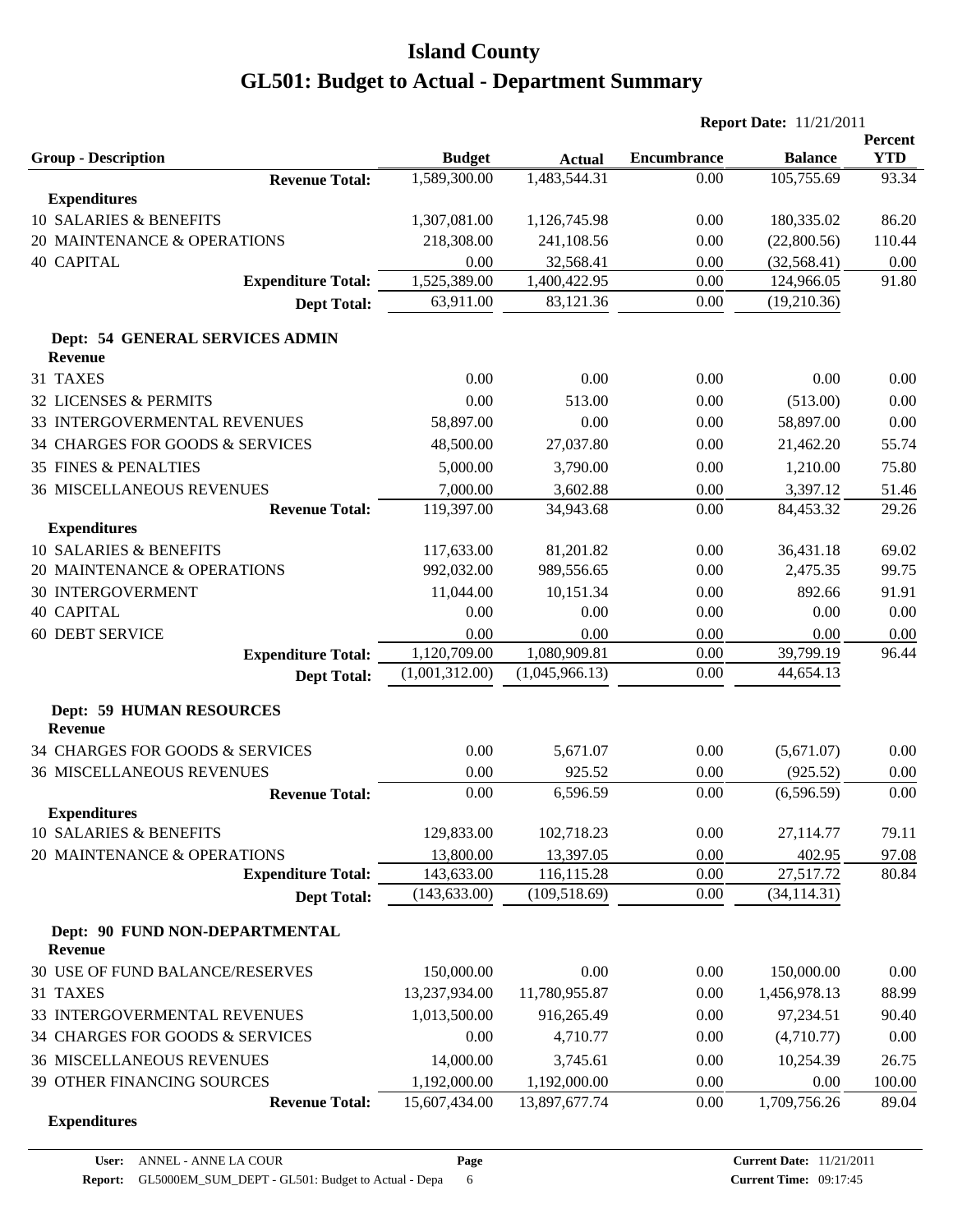|                             |               |               |                    | <b>Report Date: 11/21/2011</b> |                |  |  |  |
|-----------------------------|---------------|---------------|--------------------|--------------------------------|----------------|--|--|--|
|                             |               |               |                    |                                | <b>Percent</b> |  |  |  |
| <b>Group - Description</b>  | <b>Budget</b> | <b>Actual</b> | <b>Encumbrance</b> | <b>Balance</b>                 | <b>YTD</b>     |  |  |  |
| 10 SALARIES & BENEFITS      | 32,870.00     | 32,869.68     | 0.00               | 0.32                           | 100.00         |  |  |  |
| 20 MAINTENANCE & OPERATIONS | 25,760.00     | 0.00          | 0.00               | 25,760.00                      | 0.00           |  |  |  |
| <b>30 INTERGOVERMENT</b>    | 0.00          | 0.00          | 0.00               | 0.00                           | 0.00           |  |  |  |
| 50 INTERDEPT & TRANSFERS    | 1,674,607.00  | 1.184.545.02  | 0.00               | 490,061.98                     | 70.73          |  |  |  |
| 60 DEBT SERVICE             | 0.00          | 0.00          | 0.00               | 0.00                           | 0.00           |  |  |  |
| 90 OTHER                    | 495,665.00    | 0.00          | 0.00               | 495,665.00                     | 0.00           |  |  |  |
| <b>Expenditure Total:</b>   | 2,228,902.00  | 1,217,414.70  | 0.00               | 1,011,487.30                   | 54.61          |  |  |  |
| <b>Dept Total:</b>          | 13,378,532.00 | 12,680,263.04 | 0.00               | 698,268.96                     |                |  |  |  |
|                             |               |               |                    |                                |                |  |  |  |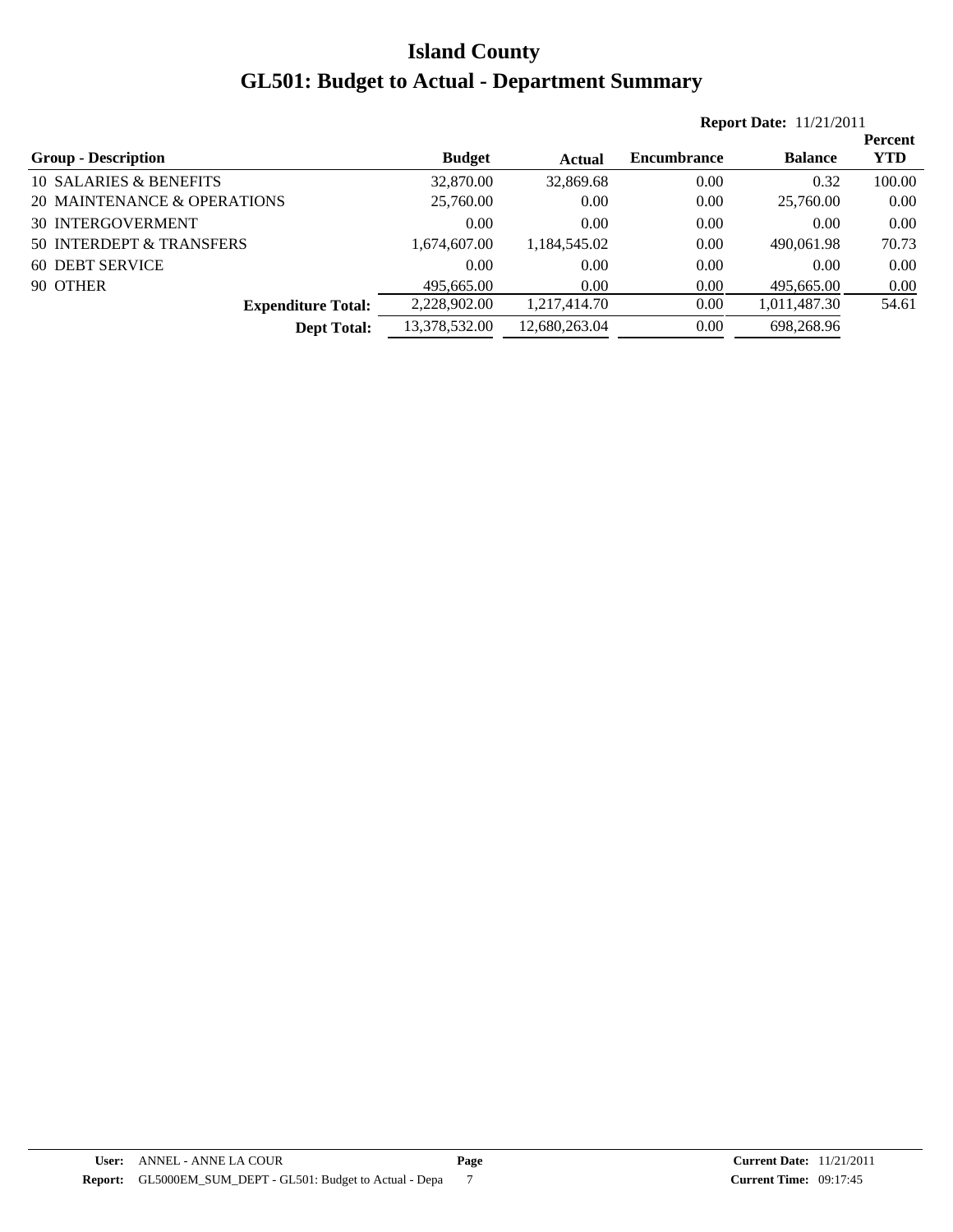|                                                                                                  | <b>Prior Years to Date Actuals</b> |               | 2011<br>Approved | 2011<br><b>Month</b><br>to Date @ | 2011<br>Year to<br>Date @ | 2011<br><b>Encumbered</b><br>Amount @ | 2011<br>Balance @ | <b>Percent</b>                                            |
|--------------------------------------------------------------------------------------------------|------------------------------------|---------------|------------------|-----------------------------------|---------------------------|---------------------------------------|-------------------|-----------------------------------------------------------|
| Object<br><b>Description</b>                                                                     | 2009                               | 2010          | <b>Budget</b>    | 10/31/2011                        | 10/31/2011                | 10/31/2011                            | 10/31/2011        | <b>YTD</b>                                                |
| 2% HOTEL/MOTEL PUBLIC FACILITI (124)                                                             |                                    |               |                  |                                   |                           |                                       |                   |                                                           |
| USE OF FUND BALANCE                                                                              | 0.00                               | 0.00          | 0.00             | 0.00                              | 0.00                      | 0.00                                  | 0.00              | 0%                                                        |
| <b>REVENUES</b>                                                                                  | 88,350.35                          | 92,475.09     | 115,000.00       | 19,531.12                         | 110,477.96                | 0.00                                  | 4,522.04          | 96 %                                                      |
| <b>EXPENDITURES</b>                                                                              | (90,042.77)                        | (97, 893.42)  | (110,400.00)     | (14,090.84)                       | (95,710.33)               | 0.00                                  | (14,689.67)       | 87%                                                       |
| <b>TRANSFERS OUT</b>                                                                             | (3,210.00)                         | (4,600.00)    | (4,600.00)       | 0.00                              | (4,500.00)                | 0.00                                  | (100.00)          | 98 %                                                      |
| Net 2% HOTEL/MOTEL PUBLIC FACILITI (124)                                                         | (4,902.42)                         | (10, 018.33)  | 0.00             | 5,440.28                          | 10,267.63                 | 0.00                                  | (10, 267.63)      |                                                           |
| <b>ALCOHOL/SUBSTANCE ABUSE (123)</b>                                                             |                                    |               |                  |                                   |                           |                                       |                   |                                                           |
| USE OF FUND BALANCE                                                                              | 0.00                               | 0.00          | 0.00             | 0.00                              | 0.00                      | 0.00                                  | 0.00              | 0%                                                        |
| <b>REVENUES</b>                                                                                  | 57,298.82                          | 68,068.25     | 11,280.00        | 1,216.92                          | 9,828.47                  | 0.00                                  | 1,451.53          | 87%                                                       |
| <b>GRANT REVENUES</b>                                                                            | 272,316.80                         | 331,452.16    | 584,395.00       | 0.00                              | 253,947.82                | 0.00                                  | 330,447.18        | 43 %                                                      |
| <b>EXPENDITURES</b>                                                                              | (409, 729.81)                      | (387, 927.49) | (602, 175.00)    | (40, 298.92)                      | (449, 575.82)             | 0.00                                  | (152, 599.18)     | 75 %                                                      |
| <b>TRANSFERS IN</b>                                                                              | 27,579.16                          | 28,883.00     | 6,500.00         | 0.00                              | 0.00                      | 0.00                                  | 6,500.00          | $0\%$                                                     |
| <b>TRANSFERS OUT</b>                                                                             | (13, 227.50)                       | 0.00          | 0.00             | 0.00                              | (1,587.40)                | 0.00                                  | 1,587.40          | $0\%$                                                     |
| Net ALCOHOL/SUBSTANCE ABUSE (123)                                                                | (65, 762.53)                       | 40,475.92     | 0.00             | (39,082.00)                       | (187, 386.93)             | 0.00                                  | 187,386.93        |                                                           |
| <b>ANTI-PROFITEERING (136)</b>                                                                   |                                    |               |                  |                                   |                           |                                       |                   |                                                           |
| USE OF FUND BALANCE                                                                              | 0.00                               | 0.00          | 0.00             | 0.00                              | 0.00                      | 0.00                                  | 0.00              | 0%                                                        |
| <b>REVENUES</b>                                                                                  | 118.64                             | 28.38         | 0.00             | 1.21                              | 18.21                     | 0.00                                  | (18.21)           | $0\%$                                                     |
| <b>TRANSFERS OUT</b>                                                                             | (20,000.00)                        | 0.00          | 0.00             | 0.00                              | 0.00                      | 0.00                                  | 0.00              | $0\%$                                                     |
| Net ANTI-PROFITEERING (136)                                                                      | (19, 881.36)                       | 28.38         | 0.00             | 1.21                              | 18.21                     | 0.00                                  | (18.21)           |                                                           |
| <b>AUDITOR'S O &amp; M (118)</b>                                                                 |                                    |               |                  |                                   |                           |                                       |                   |                                                           |
| USE OF FUND BALANCE                                                                              | 0.00                               | 0.00          | 0.00             | 0.00                              | 0.00                      | 0.00                                  | 0.00              | $0\%$                                                     |
| <b>REVENUES</b>                                                                                  | 151,351.40                         | 118,695.28    | 124,825.00       | 4,883.00                          | 111,969.02                | 0.00                                  | 12,855.98         | 90%                                                       |
| <b>EXPENDITURES</b>                                                                              | (116,968.64)                       | (99, 881.03)  | (150, 225.00)    | (9, 118.40)                       | (113, 161.12)             | 0.00                                  | (37,063.88)       | 75 %                                                      |
| <b>TRANSFERS IN</b>                                                                              | 21,554.18                          | 25,400.00     | 25,400.00        | 0.00                              | 25,400.00                 | 0.00                                  | 0.00              | 100 %                                                     |
| <b>TRANSFERS OUT</b>                                                                             | 0.00                               | 0.00          | 0.00             | 0.00                              | 0.00                      | 0.00                                  | 0.00              | $0\%$                                                     |
| Net AUDITOR'S O & M (118)                                                                        | 55,936.94                          | 44,214.25     | 0.00             | (4,235.40)                        | 24,207.90                 | 0.00                                  | (24, 207.90)      |                                                           |
| <b>CAPITAL DRAINAGE (321)</b>                                                                    |                                    |               |                  |                                   |                           |                                       |                   |                                                           |
| <b>REVENUES</b>                                                                                  | 0.00                               | 0.00          | 70.00            | 0.00                              | 0.00                      | 0.00                                  | 70.00             | 0%                                                        |
| <b>EXPENDITURES</b>                                                                              | (207, 048.14)                      | (100, 345.34) | (393, 270.00)    | (12, 445.10)                      | (101, 425.49)             | 0.00                                  | (291, 844.51)     | 26 %                                                      |
| <b>TRANSFERS IN</b>                                                                              | 318,336.00                         | 100,000.00    | 410,000.00       | 0.00                              | 111,000.00                | 0.00                                  | 299,000.00        | 27 %                                                      |
| <b>TRANSFERS OUT</b>                                                                             | 0.00                               | (22,700.00)   | (16,800.00)      | 0.00                              | (16,800.00)               | 0.00                                  | 0.00              | 100 %                                                     |
| Net CAPITAL DRAINAGE (321)                                                                       | 111,287.86                         | (23, 045.34)  | 0.00             | (12, 445.10)                      | (7, 225.49)               | 0.00                                  | 7,225.49          |                                                           |
| <b>CASA FUND (131)</b>                                                                           |                                    |               |                  |                                   |                           |                                       |                   |                                                           |
| USE OF FUND BALANCE                                                                              | 0.00                               | 0.00          | 1,905.00         | 0.00                              | 0.00                      | 0.00                                  | 1,905.00          | 0%                                                        |
| <b>REVENUES</b>                                                                                  | 700.00                             | 0.00          | 270.00           | 0.00                              | 4,570.85                  | 0.00                                  | (4,300.85)        | 1,693 %                                                   |
| <b>GRANT REVENUES</b>                                                                            | 63,437.75                          | 34,434.75     | 59,031.00        | 0.00                              | 22,527.65                 | 0.00                                  | 36,503.35         | 38 %                                                      |
| <b>EXPENDITURES</b>                                                                              | (94, 616.68)                       | (95,766.40)   | (111,797.00)     | (7,844.44)                        | (86, 843.87)              | 0.00                                  | (24, 953.13)      | 78%                                                       |
| <b>TRANSFERS IN</b>                                                                              | 42,159.16                          | 50,591.00     | 50,591.00        | 0.00                              | 50,591.00                 | 0.00                                  | 0.00              | 100 %                                                     |
| User: ANNEL - ANNE LA COUR<br>Report: GL5010EM_FUND - GL535: Multi Year Budget to Actual by Fund |                                    |               | Page<br>1        |                                   |                           |                                       |                   | Current Date: 11/21/2011<br><b>Current Time: 09:25:58</b> |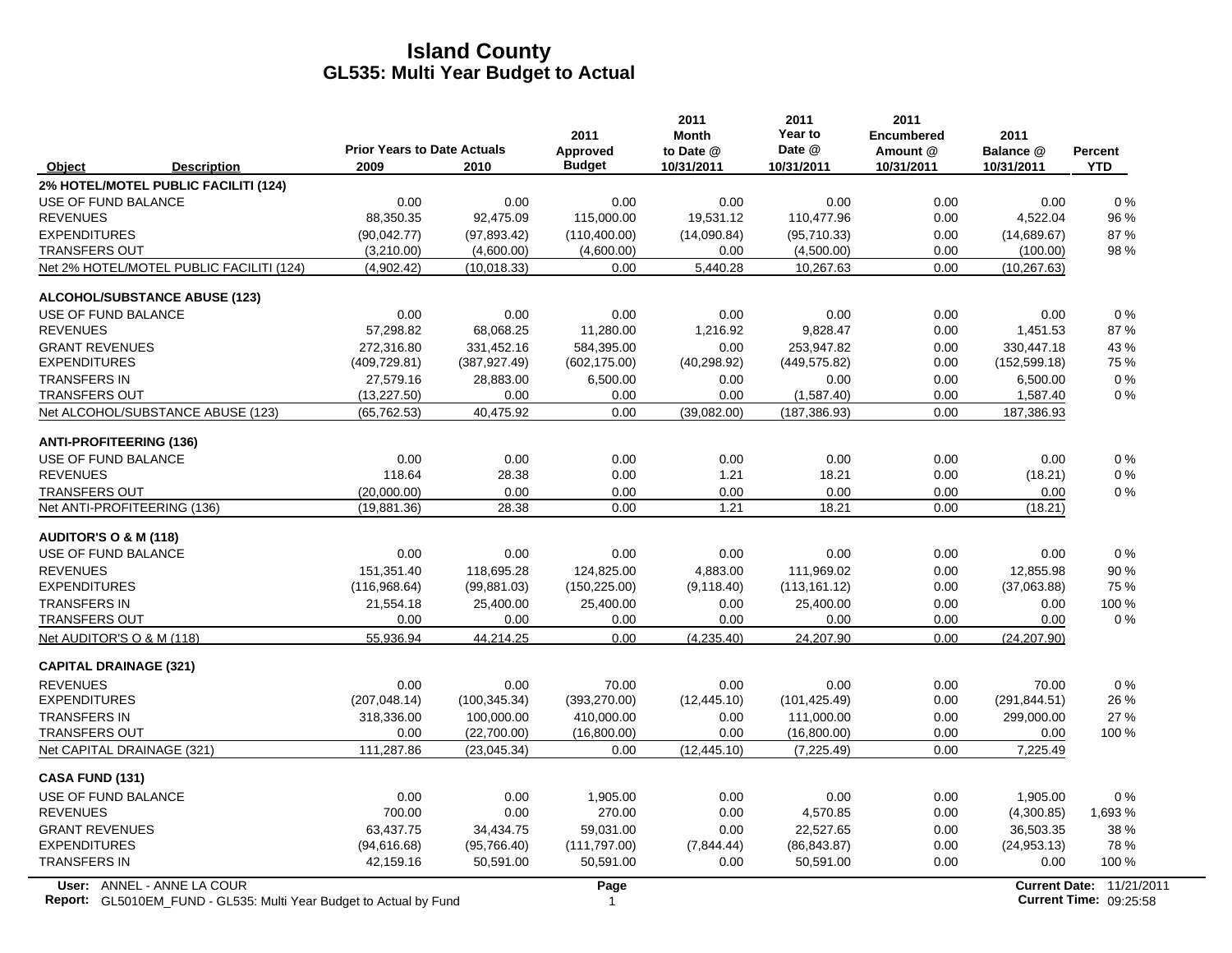|                                 |                                             | <b>Prior Years to Date Actuals</b> |               | 2011                      | 2011<br>Month           | 2011<br>Year to<br>Date @ | 2011<br><b>Encumbered</b> | 2011                    |                       |
|---------------------------------|---------------------------------------------|------------------------------------|---------------|---------------------------|-------------------------|---------------------------|---------------------------|-------------------------|-----------------------|
| Object                          | <b>Description</b>                          | 2009                               | 2010          | Approved<br><b>Budget</b> | to Date @<br>10/31/2011 | 10/31/2011                | Amount @<br>10/31/2011    | Balance @<br>10/31/2011 | Percent<br><b>YTD</b> |
| <b>TRANSFERS OUT</b>            |                                             | 0.00                               | 0.00          | 0.00                      | 0.00                    | 0.00                      | 0.00                      | 0.00                    | 0%                    |
| Net CASA FUND (131)             |                                             | 11,680.23                          | (10,740.65)   | 0.00                      | (7,844.44)              | (9, 154.37)               | 0.00                      | 9,154.37                |                       |
|                                 | <b>COMM MENTAL HEALTH FACILITY (148)</b>    |                                    |               |                           |                         |                           |                           |                         |                       |
| <b>REVENUES</b>                 |                                             | 4.822.60                           | 2,893.56      | 5,566.00                  | 964.52                  | 4,822.60                  | 0.00                      | 743.40                  | 87%                   |
| <b>EXPENDITURES</b>             |                                             | (4,393.40)                         | (4,096.10)    | (5,566.00)                | (409.61)                | (5, 169.32)               | 0.00                      | (396.68)                | 93 %                  |
|                                 | Net COMM MENTAL HEALTH FACILITY (148)       | 429.20                             | (1, 202.54)   | 0.00                      | 554.91                  | (346.72)                  | 0.00                      | 346.72                  |                       |
|                                 | <b>CONSERVATION FUTURES (132)</b>           |                                    |               |                           |                         |                           |                           |                         |                       |
| USE OF FUND BALANCE             |                                             | 0.00                               | 0.00          | 0.00                      | 0.00                    | 0.00                      | 0.00                      | 0.00                    | 0%                    |
| <b>REVENUES</b>                 |                                             | 591,233.99                         | 544,453.21    | 677,020.00                | 203,298.65              | 602,918.12                | 0.00                      | 74,101.88               | 89%                   |
| <b>GRANT REVENUES</b>           |                                             | 98,114.22                          | 324,422.20    | 0.00                      | 0.00                    | 46,394.36                 | 0.00                      | (46, 394.36)            | 0%                    |
| <b>EXPENDITURES</b>             |                                             | (283, 186.96)                      | (99, 222.71)  | (677, 020.00)             | (23, 162.89)            | (113, 850.54)             | 0.00                      | (563, 169.46)           | 17 %                  |
| <b>TRANSFERS OUT</b>            |                                             | 0.00                               | 0.00          | 0.00                      | 0.00                    | 0.00                      | 0.00                      | 0.00                    | 0%                    |
|                                 | Net CONSERVATION FUTURES (132)              | 406.161.25                         | 769.652.70    | 0.00                      | 180,135.76              | 535.461.94                | 0.00                      | (535, 461.94)           |                       |
|                                 | <b>CONSTRUCTION &amp; ACQUISITION (308)</b> |                                    |               |                           |                         |                           |                           |                         |                       |
| USE OF FUND BALANCE             |                                             | 0.00                               | 0.00          | 0.00                      | 0.00                    | 0.00                      | 0.00                      | 0.00                    | 0%                    |
| <b>EXPENDITURES</b>             |                                             | 0.00                               | 0.00          | 0.00                      | 0.00                    | 0.00                      | 0.00                      | 0.00                    | 0%                    |
| TRANSFERS IN                    |                                             | 0.00                               | 0.00          | 0.00                      | 0.00                    | 0.00                      | 0.00                      | 0.00                    | $0\%$                 |
|                                 | Net CONSTRUCTION & ACQUISITION (308)        | 0.00                               | 0.00          | 0.00                      | 0.00                    | 0.00                      | 0.00                      | 0.00                    |                       |
| <b>CORNET BAY DOCK (119)</b>    |                                             |                                    |               |                           |                         |                           |                           |                         |                       |
| <b>REVENUES</b>                 |                                             | 13,419.00                          | 13,947.75     | 16,400.00                 | 595.00                  | 16.170.00                 | 0.00                      | 230.00                  | 99%                   |
| <b>EXPENDITURES</b>             |                                             | (7,985.66)                         | (5,517.12)    | (15,700.00)               | (512.92)                | (6,011.48)                | 0.00                      | (9,688.52)              | 38 %                  |
| <b>TRANSFERS OUT</b>            |                                             | 0.00                               | (600.00)      | (700.00)                  | 0.00                    | (700.00)                  | 0.00                      | 0.00                    | 100 %                 |
| Net CORNET BAY DOCK (119)       |                                             | 5,433.34                           | 7,830.63      | 0.00                      | 82.08                   | 9,458.52                  | 0.00                      | (9,458.52)              |                       |
| <b>COUNTY FAIR (110)</b>        |                                             |                                    |               |                           |                         |                           |                           |                         |                       |
| <b>REVENUES</b>                 |                                             | 225.040.13                         | 209,485.04    | 238,000.00                | 17,086.51               | 243.667.93                | 0.00                      | (5,667.93)              | 102 %                 |
| <b>GRANT REVENUES</b>           |                                             | 0.00                               | 21,138.00     | 0.00                      | 0.00                    | 0.00                      | 0.00                      | 0.00                    | 0%                    |
| <b>EXPENDITURES</b>             |                                             | (255, 638.48)                      | (253, 244.70) | (268,000.00)              | (12,684.38)             | (254,060.61)              | 0.00                      | (13,939.39)             | 95 %                  |
| <b>TRANSFERS IN</b>             |                                             | 30,000.00                          | 29,899.37     | 30,000.00                 | 0.00                    | 19,651.80                 | 0.00                      | 10,348.20               | 66 %                  |
| TRANSFERS OUT                   |                                             | (500.00)                           | 0.00          | 0.00                      | 0.00                    | 0.00                      | 0.00                      | 0.00                    | 0%                    |
| Net COUNTY FAIR (110)           |                                             | (1,098.35)                         | 7,277.71      | 0.00                      | 4,402.13                | 9,259.12                  | 0.00                      | (9,259.12)              |                       |
| <b>COUNTY LAW LIBRARY (103)</b> |                                             |                                    |               |                           |                         |                           |                           |                         |                       |
| <b>USE OF FUND BALANCE</b>      |                                             | 0.00                               | 0.00          | 6,780.00                  | 0.00                    | 0.00                      | 0.00                      | 6,780.00                | 0%                    |
| <b>REVENUES</b>                 |                                             | 21,426.66                          | 21,853.39     | 26,100.00                 | 2,152.80                | 22,724.33                 | 0.00                      | 3,375.67                | 87%                   |
| <b>EXPENDITURES</b>             |                                             | (27.553.58)                        | (27.507.36)   | (32.880.00)               | (2.843.81)              | (25,666.55)               | 0.00                      | (7, 213.45)             | 78%                   |
|                                 | Net COUNTY LAW LIBRARY (103)                | (6, 126.92)                        | (5,653.97)    | 0.00                      | (691.01)                | (2,942.22)                | 0.00                      | 2,942.22                |                       |

#### **COUNTY ROAD (101)**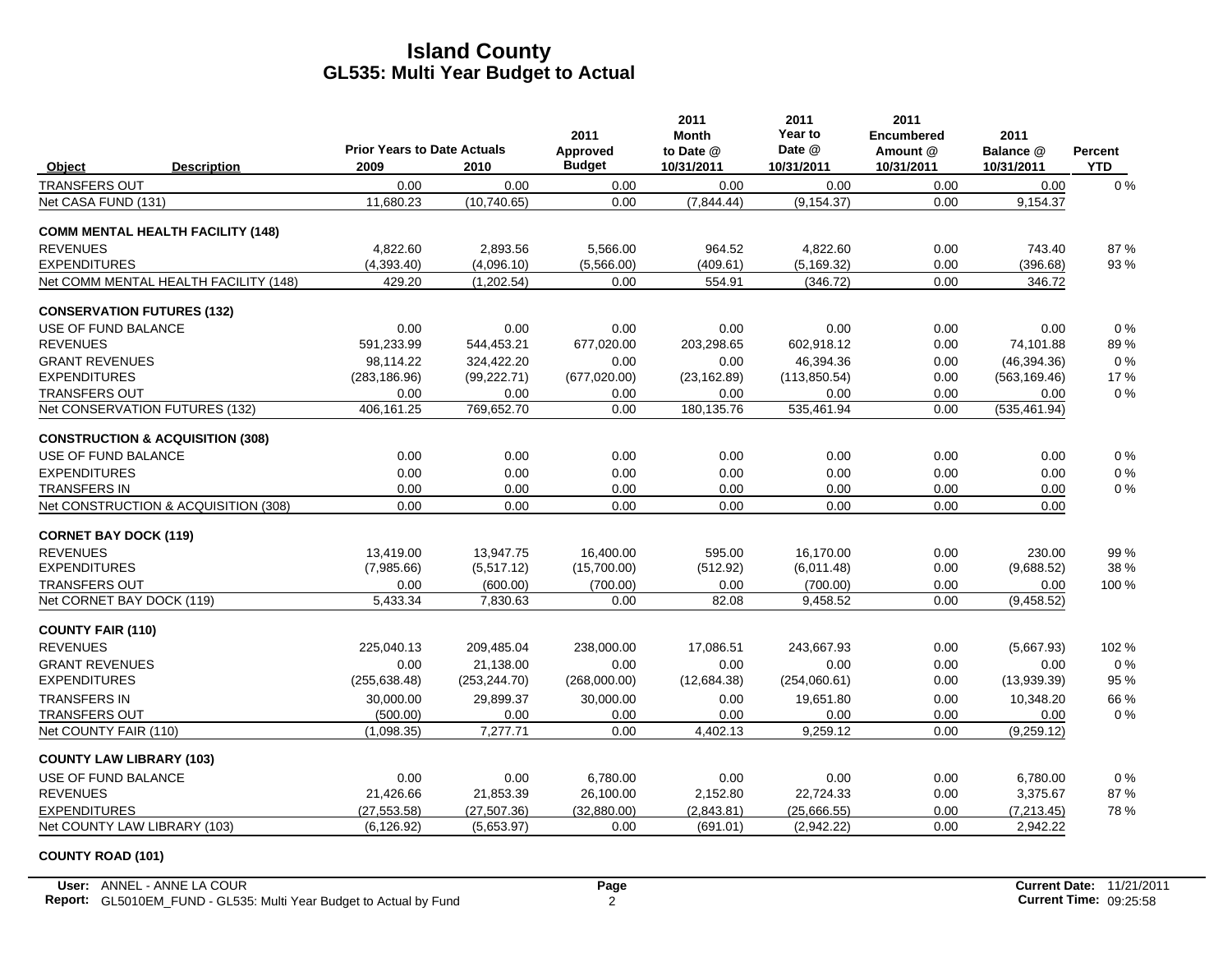|                                   |                                         |                                            |                 | 2011                      | 2011<br><b>Month</b>    | 2011<br>Year to      | 2011<br><b>Encumbered</b> | 2011                    |                       |
|-----------------------------------|-----------------------------------------|--------------------------------------------|-----------------|---------------------------|-------------------------|----------------------|---------------------------|-------------------------|-----------------------|
| Object                            | <b>Description</b>                      | <b>Prior Years to Date Actuals</b><br>2009 | 2010            | Approved<br><b>Budget</b> | to Date @<br>10/31/2011 | Date @<br>10/31/2011 | Amount @<br>10/31/2011    | Balance @<br>10/31/2011 | Percent<br><b>YTD</b> |
| USE OF FUND BALANCE               |                                         | 0.00                                       | 0.00            | 13,113.00                 | 0.00                    | 0.00                 | 0.00                      | 13,113.00               | 0%                    |
| <b>REVENUES</b>                   |                                         | 12,213,887.39                              | 11,966,192.79   | 14,811,971.00             | 2,788,807.83            | 12,491,290.38        | 0.00                      | 2,320,680.62            | 84 %                  |
| <b>GRANT REVENUES</b>             |                                         | 951,092.65                                 | 826,058.70      | 4,541,277.00              | 125,274.60              | 2,354,014.21         | 0.00                      | 2,187,262.79            | 52 %                  |
| <b>EXPENDITURES</b>               |                                         | (9,094,785.65)                             | (10,514,703.07) | (17,786,764.00)           | (1,225,192.50)          | (12, 338, 591.45)    | 0.00                      | (5,448,172.55)          | 69%                   |
| <b>TRANSFERS IN</b>               |                                         | 0.00                                       | 0.00            | 0.00                      | 0.00                    | 0.00                 | 0.00                      | 0.00                    | $0\%$                 |
| <b>TRANSFERS OUT</b>              |                                         | (1,376,451.86)                             | (1,526,217.00)  | (1,579,597.00)            | 0.00                    | (1,514,967.00)       | 0.00                      | (64, 630.00)            | 96 %                  |
| Net COUNTY ROAD (101)             |                                         | 2.693.742.53                               | 751,331.42      | 0.00                      | 1,688,889.93            | 991.746.14           | 0.00                      | (991, 746.14)           |                       |
| <b>COURTHOUSE EXPANSION (309)</b> |                                         |                                            |                 |                           |                         |                      |                           |                         |                       |
| <b>REVENUES</b>                   |                                         | 60.50                                      | 21.23           | 0.00                      | 0.90                    | 13.63                | 0.00                      | (13.63)                 | $0\%$                 |
|                                   | Net COURTHOUSE EXPANSION (309)          | 60.50                                      | 21.23           | 0.00                      | 0.90                    | 13.63                | 0.00                      | (13.63)                 |                       |
|                                   | <b>DEVELOPMENTAL DISABILITIES (114)</b> |                                            |                 |                           |                         |                      |                           |                         |                       |
| USE OF FUND BALANCE               |                                         | 0.00                                       | 0.00            | 0.00                      | 0.00                    | 0.00                 | 0.00                      | 0.00                    | 0%                    |
| <b>REVENUES</b>                   |                                         | 161,859.34                                 | 146,199.60      | 190,370.00                | 48,866.62               | 142,881.73           | 0.00                      | 47,488.27               | 75 %                  |
| <b>GRANT REVENUES</b>             |                                         | 303.326.05                                 | 292.008.02      | 517,107.00                | 41,537.00               | 309.908.00           | 0.00                      | 207.199.00              | 60%                   |
| <b>EXPENDITURES</b>               |                                         | (450, 018.97)                              | (400, 013.47)   | (707, 477.00)             | (21, 881.00)            | (392,091.48)         | 0.00                      | (315, 385.52)           | 55 %                  |
| <b>TRANSFERS OUT</b>              |                                         | 0.00                                       | 0.00            | 0.00                      | 0.00                    | (3,968.50)           | 0.00                      | 3,968.50                | 0%                    |
|                                   | Net DEVELOPMENTAL DISABILITIES (114)    | 15,166.42                                  | 38,194.15       | 0.00                      | 68,522.62               | 56,729.75            | 0.00                      | (56, 729.75)            |                       |
| <b>DRUG SEIZURE (133)</b>         |                                         |                                            |                 |                           |                         |                      |                           |                         |                       |
| USE OF FUND BALANCE               |                                         | 0.00                                       | 0.00            | 0.00                      | 0.00                    | 0.00                 | 0.00                      | 0.00                    | $0\%$                 |
| <b>REVENUES</b>                   |                                         | 3,085.34                                   | 3,025.14        | 10,000.00                 | 385.78                  | 3,519.18             | 0.00                      | 6,480.82                | 35 %                  |
| <b>EXPENDITURES</b>               |                                         | (8,445.44)                                 | 0.00            | (10,000.00)               | 0.00                    | 0.00                 | 0.00                      | (10,000.00)             | $0\%$                 |
| <b>TRANSFERS OUT</b>              |                                         | (10,000.00)                                | 0.00            | 0.00                      | 0.00                    | 0.00                 | 0.00                      | 0.00                    | $0\%$                 |
| Net DRUG SEIZURE (133)            |                                         | (15,360.10)                                | 3,025.14        | 0.00                      | 385.78                  | 3,519.18             | 0.00                      | (3,519.18)              |                       |
| <b>ELECTION RESERVE (111)</b>     |                                         |                                            |                 |                           |                         |                      |                           |                         |                       |
| USE OF FUND BALANCE               |                                         | 0.00                                       | 0.00            | 0.00                      | 0.00                    | 0.00                 | 0.00                      | 0.00                    | $0\%$                 |
| <b>REVENUES</b>                   |                                         | 68,625.26                                  | 53,731.90       | 250,130.00                | 1,268.96                | 88,170.46            | 0.00                      | 161,959.54              | 35 %                  |
| <b>GRANT REVENUES</b>             |                                         | 0.00                                       | 78,757.89       | 0.00                      | (1,268.96)              | 641.58               | 0.00                      | (641.58)                | $0\%$                 |
| <b>EXPENDITURES</b>               |                                         | (201, 403.24)                              | (277, 177.83)   | (450, 130.00)             | (10, 584.27)            | (208, 136.29)        | 0.00                      | (241, 993.71)           | 46 %                  |
| <b>TRANSFERS IN</b>               |                                         | 101,700.00                                 | 219,925.00      | 200,000.00                | 0.00                    | 200,000.00           | 0.00                      | 0.00                    | 100 %                 |
| <b>TRANSFERS OUT</b>              |                                         | 0.00                                       | 0.00            | 0.00                      | 0.00                    | 0.00                 | 0.00                      | 0.00                    | $0\%$                 |
| Net ELECTION RESERVE (111)        |                                         | (31,077.98)                                | 75,236.96       | 0.00                      | (10, 584.27)            | 80,675.75            | 0.00                      | (80, 675.75)            |                       |
| <b>ENHANCED 911 (140)</b>         |                                         |                                            |                 |                           |                         |                      |                           |                         |                       |
| <b>REVENUES</b>                   |                                         | 382,439.95                                 | 366,629.17      | 740,000.00                | 3.00                    | 264,507.22           | 0.00                      | 475,492.78              | 36 %                  |
| <b>GRANT REVENUES</b>             |                                         | 18,010.56                                  | 7,490.37        | 0.00                      | 0.00                    | 0.00                 | 0.00                      | 0.00                    | $0\%$                 |
| <b>EXPENDITURES</b>               |                                         | (293,068.74)                               | (381, 040.28)   | (738, 500.00)             | 0.00                    | (455, 941.46)        | 0.00                      | (282, 558.54)           | 62 %                  |
| <b>TRANSFERS OUT</b>              |                                         | (1.250.00)                                 | (1,500.00)      | (1,500.00)                | 0.00                    | (1,500.00)           | 0.00                      | 0.00                    | 100 %                 |
| Net ENHANCED 911 (140)            |                                         | 106,131.77                                 | (8,420.74)      | 0.00                      | 3.00                    | (192, 934.24)        | 0.00                      | 192,934.24              |                       |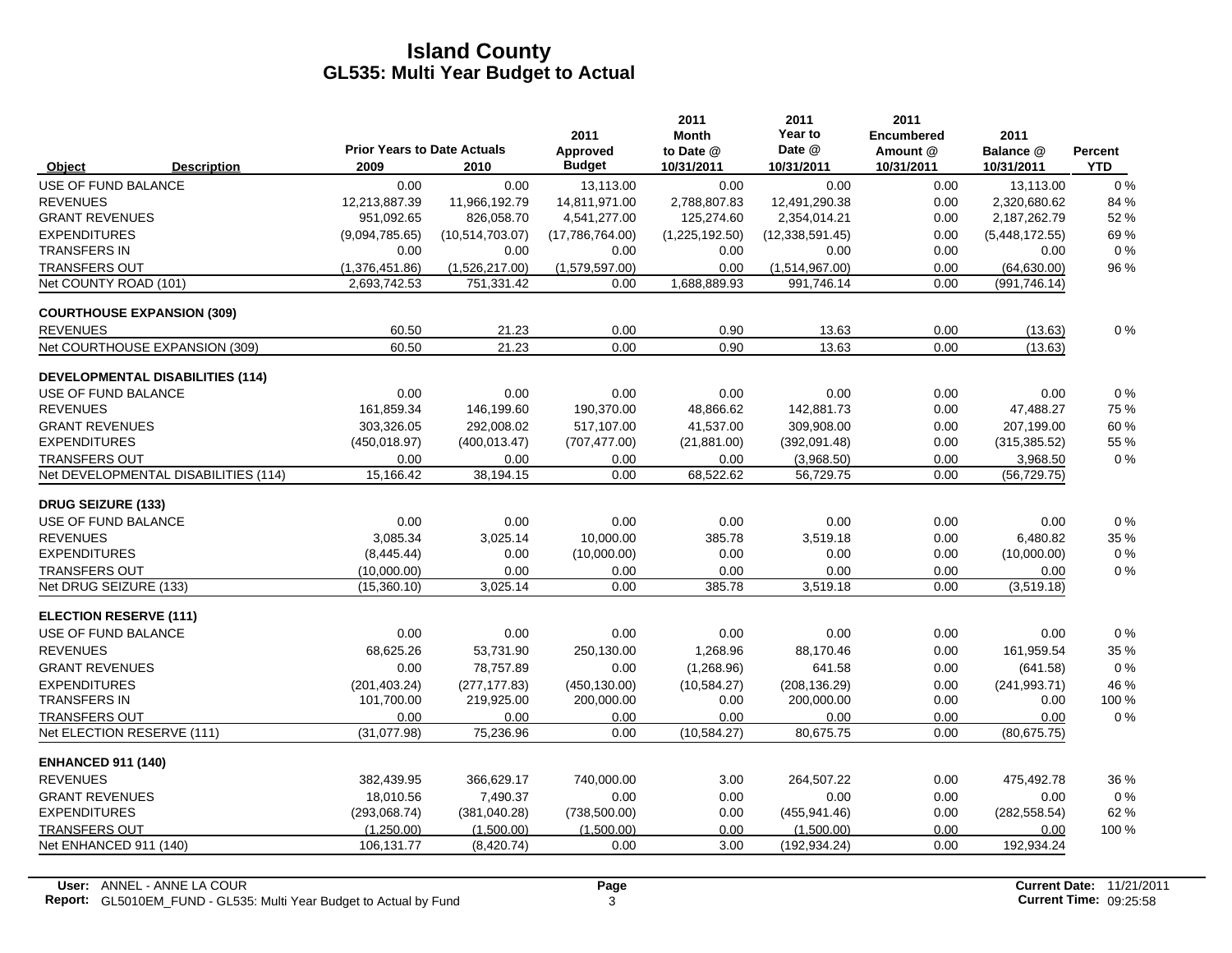|                                  |                                                                           | <b>Prior Years to Date Actuals</b> |               | 2011<br>Approved | 2011<br><b>Month</b><br>to Date @ | 2011<br>Year to<br>Date @ | 2011<br><b>Encumbered</b><br>Amount @ | 2011<br>Balance @ | <b>Percent</b>                |
|----------------------------------|---------------------------------------------------------------------------|------------------------------------|---------------|------------------|-----------------------------------|---------------------------|---------------------------------------|-------------------|-------------------------------|
| Object                           | <b>Description</b>                                                        | 2009                               | 2010          | <b>Budget</b>    | 10/31/2011                        | 10/31/2011                | 10/31/2011                            | 10/31/2011        | <b>YTD</b>                    |
| <b>EXTENSION SERVICES (160)</b>  |                                                                           |                                    |               |                  |                                   |                           |                                       |                   |                               |
| <b>REVENUES</b>                  |                                                                           | 153,994.60                         | 93,678.15     | 232,633.00       | 17,496.88                         | 186,791.63                | 0.00                                  | 45,841.37         | 80%                           |
| <b>GRANT REVENUES</b>            |                                                                           | 80,809.38                          | 128,819.80    | 176,309.00       | 19,905.78                         | 100,196.84                | 0.00                                  | 76,112.16         | 57%                           |
| <b>EXPENDITURES</b>              |                                                                           | (560,315.19)                       | (422, 027.06) | (515,609.00)     | (61, 214.76)                      | (351, 162.20)             | 0.00                                  | (164, 446.80)     | 68 %                          |
| <b>TRANSFERS IN</b>              |                                                                           | 176,769.00                         | 149,321.00    | 106,667.00       | 0.00                              | 95,950.00                 | 0.00                                  | 10,717.00         | 90%                           |
| <b>TRANSFERS OUT</b>             |                                                                           | 0.00                               | 0.00          | 0.00             | 0.00                              | 0.00                      | 0.00                                  | 0.00              | 0%                            |
|                                  | Net EXTENSION SERVICES (160)                                              | (148, 742.21)                      | (50, 208.11)  | 0.00             | (23, 812.10)                      | 31,776.27                 | 0.00                                  | (31,776.27)       |                               |
|                                  | <b>FAMILY RES CTR CAMANO (143)</b>                                        |                                    |               |                  |                                   |                           |                                       |                   |                               |
| <b>REVENUES</b>                  |                                                                           | 37,580.03                          | 33,603.84     | 52,465.00        | 3,248.02                          | 31,876.04                 | 0.00                                  | 20,588.96         | 61 %                          |
| <b>EXPENDITURES</b>              |                                                                           | (41, 421.75)                       | (38, 219.38)  | (52, 465.00)     | (3,771.09)                        | (39, 383.34)              | 0.00                                  | (13,081.66)       | 75 %                          |
| <b>TRANSFERS OUT</b>             |                                                                           | 0.00                               | 0.00          | 0.00             | 0.00                              | 0.00                      | 0.00                                  | 0.00              | $0\%$                         |
|                                  | Net FAMILY RES CTR CAMANO (143)                                           | (3,841.72)                         | (4,615.54)    | 0.00             | (523.07)                          | (7,507.30)                | 0.00                                  | 7,507.30          |                               |
|                                  | <b>FAMILY RES CTR OAK HARBOR (141)</b>                                    |                                    |               |                  |                                   |                           |                                       |                   |                               |
| USE OF FUND BALANCE              |                                                                           | 0.00                               | 0.00          | 0.00             | 0.00                              | 0.00                      | 0.00                                  | 0.00              | $0\%$                         |
| <b>REVENUES</b>                  |                                                                           | 27,365.36                          | 40,710.00     | 55,937.00        | 4,313.10                          | 41,362.34                 | 0.00                                  | 14,574.66         | 74 %                          |
| <b>EXPENDITURES</b>              |                                                                           | (38, 731.31)                       | (39, 492.75)  | (55, 937.00)     | (3,719.80)                        | (40,996.60)               | 0.00                                  | (14,940.40)       | 73%                           |
| <b>TRANSFERS OUT</b>             |                                                                           | 0.00                               | 0.00          | 0.00             | 0.00                              | 0.00                      | 0.00                                  | 0.00              | 0%                            |
|                                  | Net FAMILY RES CTR OAK HARBOR (141)                                       | (11, 365.95)                       | 1,217.25      | 0.00             | 593.30                            | 365.74                    | 0.00                                  | (365.74)          |                               |
|                                  | <b>FAMILY RES CTR SO WHIDBEY (142)</b>                                    |                                    |               |                  |                                   |                           |                                       |                   |                               |
| <b>REVENUES</b>                  |                                                                           | 6,639.30                           | 4,500.00      | 2,400.00         | 1,000.00                          | 5,000.00                  | 0.00                                  | (2,600.00)        | 208 %                         |
| <b>EXPENDITURES</b>              |                                                                           | (35,525.88)                        | (16, 392.38)  | (2,400.00)       | (18.00)                           | (111.60)                  | 0.00                                  | (2, 288.40)       | 5 %                           |
| <b>TRANSFERS OUT</b>             |                                                                           | 0.00                               | 0.00          | 0.00             | 0.00                              | 0.00                      | 0.00                                  | 0.00              | $0\%$                         |
|                                  | Net FAMILY RES CTR SO WHIDBEY (142)                                       | (28, 886.58)                       | (11, 892.38)  | 0.00             | 982.00                            | 4,888.40                  | 0.00                                  | (4,888.40)        |                               |
|                                  | <b>FEDERAL ASSET FORFEITURE (147)</b>                                     |                                    |               |                  |                                   |                           |                                       |                   |                               |
| USE OF FUND BALANCE              |                                                                           | 0.00                               | 0.00          | 0.00             | 0.00                              | 0.00                      | 0.00                                  | 0.00              | 0%                            |
| <b>REVENUES</b>                  |                                                                           | 71.29                              | 4.72          | 5,000.00         | 0.02                              | 0.28                      | 0.00                                  | 4,999.72          | $0\%$                         |
| <b>EXPENDITURES</b>              |                                                                           | (2, 148.00)                        | (2, 148.00)   | (5,000.00)       | 0.00                              | (2, 148.00)               | 0.00                                  | (2,852.00)        | 43 %                          |
| <b>TRANSFERS OUT</b>             |                                                                           | (20,000.00)                        | 0.00          | 0.00             | 0.00                              | 0.00                      | 0.00                                  | 0.00              | $0\%$                         |
|                                  | Net FEDERAL ASSET FORFEITURE (147)                                        | (22,076.71)                        | (2, 143.28)   | 0.00             | 0.02                              | (2, 147.72)               | 0.00                                  | 2,147.72          |                               |
| <b>FIRE PERMIT PROGRAM (115)</b> |                                                                           |                                    |               |                  |                                   |                           |                                       |                   |                               |
| <b>REVENUES</b>                  |                                                                           | 27,061.70                          | 28,593.65     | 34,282.00        | 5,430.85                          | 27,643.41                 | 0.00                                  | 6,638.59          | 81%                           |
| <b>EXPENDITURES</b>              |                                                                           | (24,960.19)                        | (13,669.46)   | (34, 282.00)     | (230.01)                          | (13, 373.19)              | 0.00                                  | (20,908.81)       | 39%                           |
| <b>TRANSFERS OUT</b>             |                                                                           | 0.00                               | 0.00          | 0.00             | 0.00                              | 0.00                      | 0.00                                  | 0.00              | $0\%$                         |
|                                  | Net FIRE PERMIT PROGRAM (115)                                             | 2,101.51                           | 14,924.19     | 0.00             | 5,200.84                          | 14,270.22                 | 0.00                                  | (14,270.22)       |                               |
|                                  | <b>HISTORICAL PRESERVATION FUND (180)</b>                                 |                                    |               |                  |                                   |                           |                                       |                   |                               |
| USE OF FUND BALANCE              |                                                                           | 0.00                               | 0.00          | 0.00             | 0.00                              | 0.00                      | 0.00                                  | 0.00              | 0%                            |
| <b>REVENUES</b>                  |                                                                           | 0.00                               | 18,076.00     | 18,000.00        | 1,706.00                          | 16,392.00                 | 0.00                                  | 1,608.00          | 91 %                          |
|                                  | User: ANNEL - ANNE LA COUR                                                |                                    |               | Page             |                                   |                           |                                       |                   | Current Date: 11/21/2011      |
|                                  | <b>Report:</b> GL5010EM_FUND - GL535: Multi Year Budget to Actual by Fund |                                    |               | 4                |                                   |                           |                                       |                   | <b>Current Time: 09:25:58</b> |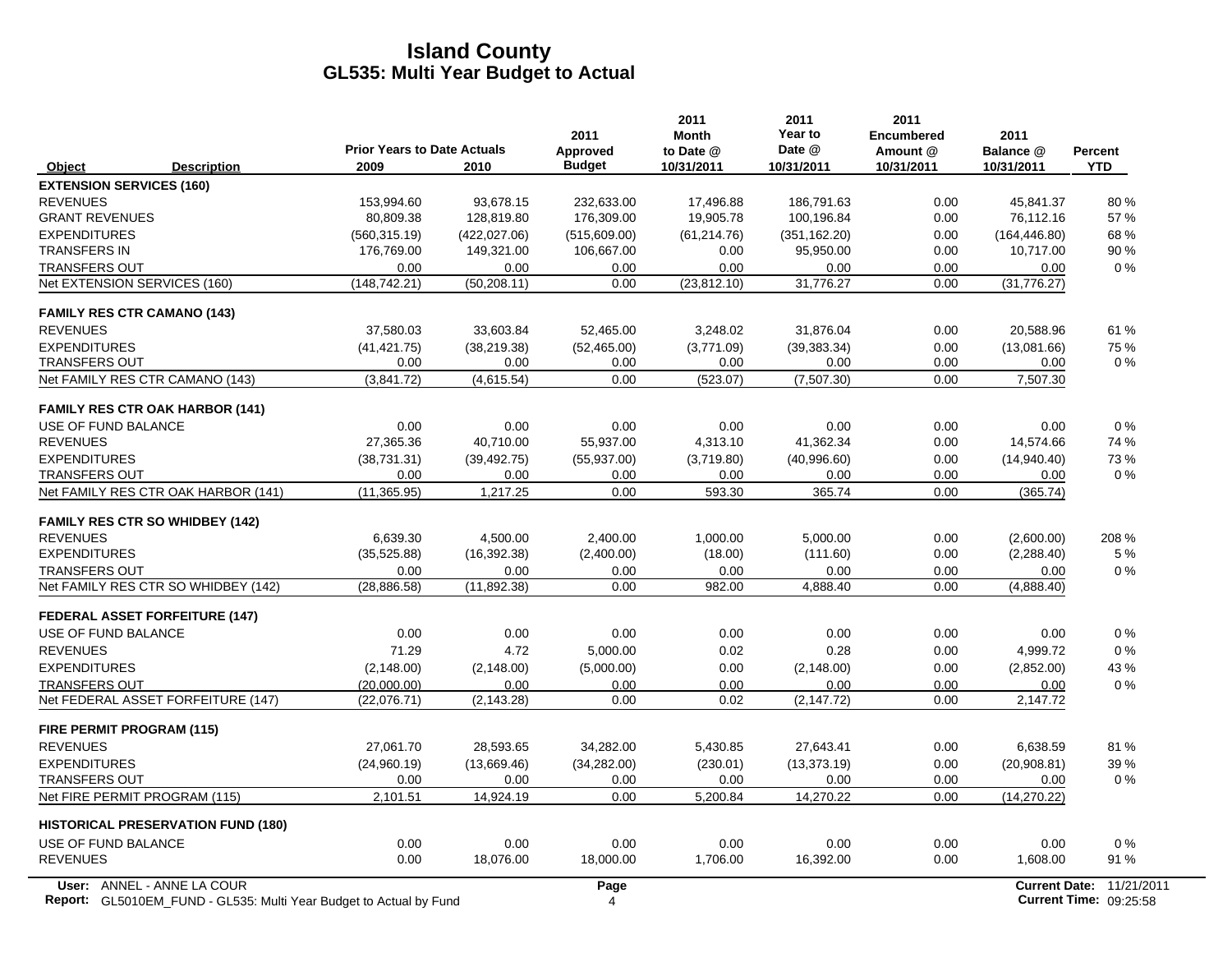|                               |                                           |                                            |               | 2011                      | 2011<br><b>Month</b>    | 2011<br>Year to      | 2011<br><b>Encumbered</b> | 2011                    |                              |
|-------------------------------|-------------------------------------------|--------------------------------------------|---------------|---------------------------|-------------------------|----------------------|---------------------------|-------------------------|------------------------------|
| Object                        | <b>Description</b>                        | <b>Prior Years to Date Actuals</b><br>2009 | 2010          | Approved<br><b>Budget</b> | to Date @<br>10/31/2011 | Date @<br>10/31/2011 | Amount @<br>10/31/2011    | Balance @<br>10/31/2011 | <b>Percent</b><br><b>YTD</b> |
| <b>EXPENDITURES</b>           |                                           | 0.00                                       | (18,000.00)   | (18,000.00)               | 0.00                    | (19, 293.55)         | 0.00                      | 1,293.55                | 107%                         |
| <b>TRANSFERS IN</b>           |                                           | 0.00                                       | 0.00          | 0.00                      | 0.00                    | 0.00                 | 0.00                      | 0.00                    | $0\%$                        |
| <b>TRANSFERS OUT</b>          |                                           | 0.00                                       | 0.00          | 0.00                      | 0.00                    | (12,000.00)          | 0.00                      | 12,000.00               | 0%                           |
|                               | Net HISTORICAL PRESERVATION FUND (180)    | 0.00                                       | 76.00         | 0.00                      | 1,706.00                | (14,901.55)          | 0.00                      | 14,901.55               |                              |
| <b>HOMELESS HOUSING (106)</b> |                                           |                                            |               |                           |                         |                      |                           |                         |                              |
| USE OF FUND BALANCE           |                                           | 0.00                                       | 0.00          | 0.00                      | 0.00                    | 0.00                 | 0.00                      | 0.00                    | $0\%$                        |
| <b>REVENUES</b>               |                                           | 268.329.33                                 | 345,235.16    | 320,120.00                | 31,991.96               | 308.977.05           | 0.00                      | 11,142.95               | 97 %                         |
| <b>GRANT REVENUES</b>         |                                           | 103,893.03                                 | 96,131.21     | 142,998.00                | 0.00                    | 119.720.27           | 0.00                      | 23,277.73               | 84 %                         |
| <b>EXPENDITURES</b>           |                                           | (225,064.12)                               | (224, 989.04) | (460, 118.00)             | (23, 531.41)            | (264, 513.61)        | 0.00                      | (195, 604.39)           | 57 %                         |
| <b>TRANSFERS OUT</b>          |                                           | 0.00                                       | 0.00          | (3,000.00)                | 0.00                    | (1,587.40)           | 0.00                      | (1,412.60)              | 53 %                         |
| Net HOMELESS HOUSING (106)    |                                           | 147, 158.24                                | 216,377.33    | 0.00                      | 8,460.55                | 162,596.31           | 0.00                      | (162, 596.31)           |                              |
|                               | <b>JOINT TOURISM PROMOTION (146)</b>      |                                            |               |                           |                         |                      |                           |                         |                              |
| <b>USE OF FUND BALANCE</b>    |                                           | 0.00                                       | 0.00          | 0.00                      | 0.00                    | 0.00                 | 0.00                      | 0.00                    | $0\%$                        |
| <b>REVENUES</b>               |                                           | 141.953.88                                 | 138,313.89    | 180.000.00                | 31.566.57               | 166.497.30           | 0.00                      | 13,502.70               | 92%                          |
| <b>EXPENDITURES</b>           |                                           | (165, 604.56)                              | (219, 820.16) | (180,000.00)              | (15,383.40)             | (178, 645.03)        | 0.00                      | (1,354.97)              | 99%                          |
|                               | Net JOINT TOURISM PROMOTION (146)         | (23,650.68)                                | (81, 506.27)  | 0.00                      | 16,183.17               | (12, 147.73)         | 0.00                      | 12,147.73               |                              |
|                               | <b>JUVENILE DETENTION CENTER (145)</b>    |                                            |               |                           |                         |                      |                           |                         |                              |
| USE OF FUND BALANCE           |                                           | 0.00                                       | 0.00          | 0.00                      | 0.00                    | 0.00                 | 0.00                      | 0.00                    | $0\%$                        |
| <b>REVENUES</b>               |                                           | 688,823.07                                 | 642,121.71    | 728,050.00                | 67,073.68               | 622,735.06           | 0.00                      | 105,314.94              | 86 %                         |
| <b>GRANT REVENUES</b>         |                                           | 2,750.58                                   | 8,551.40      | 8,000.00                  | 0.00                    | 6,007.99             | 0.00                      | 1,992.01                | 75 %                         |
| <b>EXPENDITURES</b>           |                                           | (888, 309.17)                              | (918, 329.45) | (1,093,050.00)            | (73, 486.88)            | (822, 593.49)        | 0.00                      | (270, 456.51)           | 75 %                         |
| <b>TRANSFERS IN</b>           |                                           | 0.00                                       | 0.00          | 403,000.00                | 0.00                    | 403,000.00           | 0.00                      | 0.00                    | 100 %                        |
| <b>TRANSFERS OUT</b>          |                                           | (1,077.90)                                 | (46,500.00)   | (46,000.00)               | 0.00                    | (45, 400.00)         | 0.00                      | (600.00)                | 99 %                         |
|                               | Net JUVENILE DETENTION CENTER (145)       | (197, 813.42)                              | (314, 156.34) | 0.00                      | (6,413.20)              | 163,749.56           | 0.00                      | (163, 749.56)           |                              |
|                               | <b>LOW-INCOME HOUSING SURCHARGE (105)</b> |                                            |               |                           |                         |                      |                           |                         |                              |
| USE OF FUND BALANCE           |                                           | 0.00                                       | 0.00          | 0.00                      | 0.00                    | 0.00                 | 0.00                      | 0.00                    | 0%                           |
| <b>REVENUES</b>               |                                           | 103,406.96                                 | 83,990.28     | 124,536.00                | 7,519.21                | 77,287.43            | 0.00                      | 47,248.57               | 62 %                         |
| <b>EXPENDITURES</b>           |                                           | (18, 180.00)                               | (90,069,00)   | (124, 536.00)             | (26, 638.53)            | (41,626.86)          | 0.00                      | (82,909.14)             | 33 %                         |
| <b>TRANSFERS OUT</b>          |                                           | 0.00                                       | 0.00          | 0.00                      | 0.00                    | 0.00                 | 0.00                      | 0.00                    | $0\%$                        |
|                               | Net LOW-INCOME HOUSING SURCHARGE (105)    | 85.226.96                                  | (6,078.72)    | 0.00                      | (19, 119.32)            | 35.660.57            | 0.00                      | (35,660.57)             |                              |
| <b>MENTAL HEALTH (113)</b>    |                                           |                                            |               |                           |                         |                      |                           |                         |                              |
| USE OF FUND BALANCE           |                                           | 0.00                                       | 0.00          | 0.00                      | 0.00                    | 0.00                 | 0.00                      | 0.00                    | $0\%$                        |
| <b>REVENUES</b>               |                                           | 242,899.42                                 | 197,594.11    | 326,157.00                | 48,866.61               | 142,881.74           | 0.00                      | 183,275.26              | 44 %                         |
| <b>GRANT REVENUES</b>         |                                           | 0.00                                       | 31,937.70     | 0.00                      | 11,849.42               | 86.955.04            | 0.00                      | (86,955.04)             | 0%                           |
| <b>EXPENDITURES</b>           |                                           | (211, 871.30)                              | (200, 308.95) | (326, 157.00)             | (23,097.87)             | (216,082.72)         | 0.00                      | (110,074.28)            | 66 %                         |
| <b>TRANSFERS OUT</b>          |                                           | 0.00                                       | 0.00          | 0.00                      | 0.00                    | (3,968.50)           | 0.00                      | 3,968.50                | 0%                           |
| Net MENTAL HEALTH (113)       |                                           | 31,028.12                                  | 29,222.86     | 0.00                      | 37,618.16               | 9,785.56             | 0.00                      | (9,785.56)              |                              |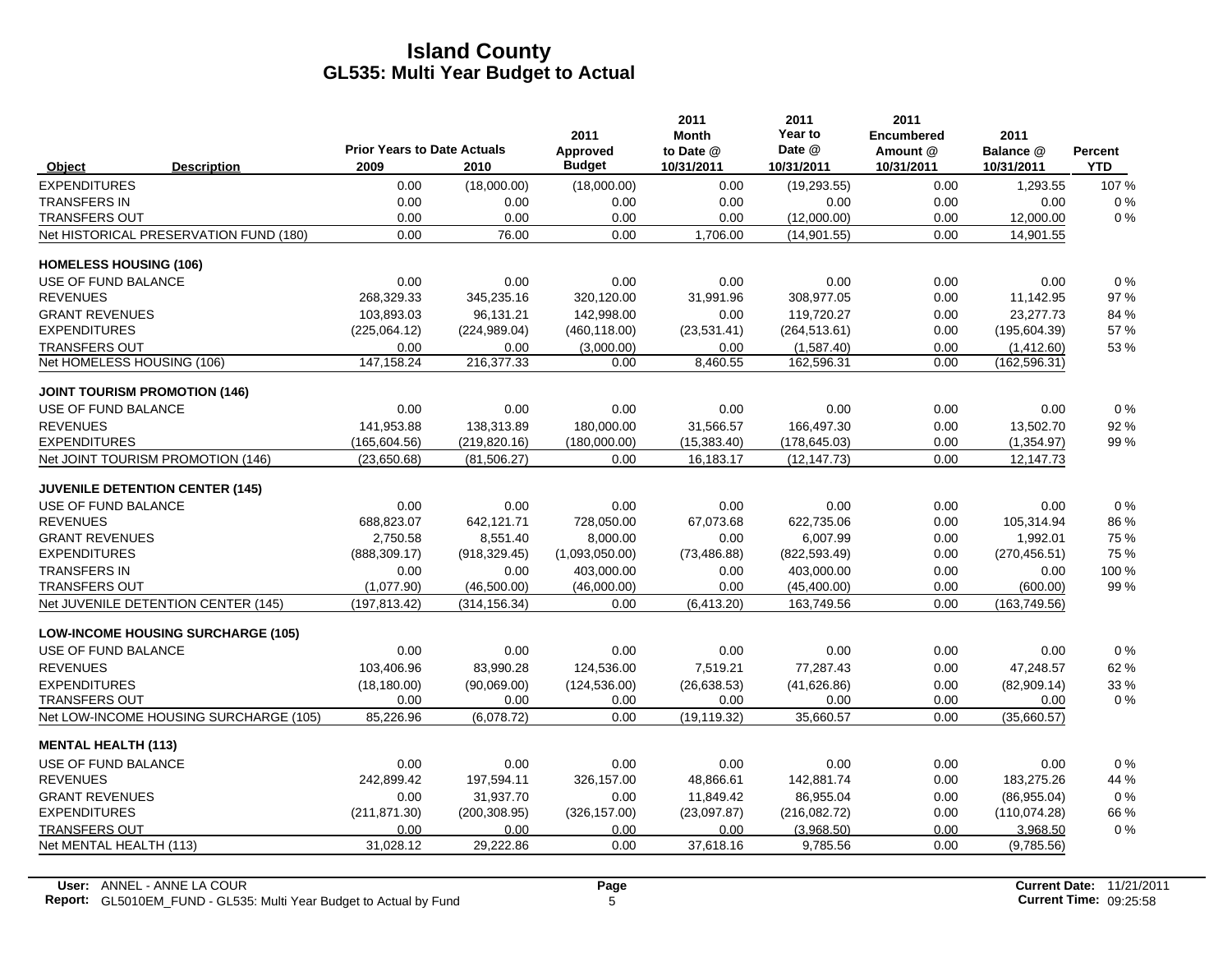|                            |                                          |                                            |                | 2011                      | 2011<br><b>Month</b>    | 2011<br>Year to      | 2011<br><b>Encumbered</b> | 2011                    |                       |
|----------------------------|------------------------------------------|--------------------------------------------|----------------|---------------------------|-------------------------|----------------------|---------------------------|-------------------------|-----------------------|
| Object                     | <b>Description</b>                       | <b>Prior Years to Date Actuals</b><br>2009 | 2010           | Approved<br><b>Budget</b> | to Date @<br>10/31/2011 | Date @<br>10/31/2011 | Amount @<br>10/31/2011    | Balance @<br>10/31/2011 | Percent<br><b>YTD</b> |
|                            | MH THERAPEUTIC COURT SALES TAX (126)     |                                            |                |                           |                         |                      |                           |                         |                       |
| USE OF FUND BALANCE        |                                          | 0.00                                       | 0.00           | 21,300.00                 | 0.00                    | 0.00                 | 0.00                      | 21,300.00               | 0%                    |
| <b>REVENUES</b>            |                                          | 663,692.89                                 | 626,139.01     | 741,683.00                | 66,899.48               | 619,554.23           | 0.00                      | 122,128.77              | 84 %                  |
| <b>GRANT REVENUES</b>      |                                          | 18.145.04                                  | 8.765.92       | 28.994.00                 | 0.00                    | 27.238.09            | 0.00                      | 1,755.91                | 94 %                  |
| <b>EXPENDITURES</b>        |                                          | (319,009.31)                               | (440, 958.86)  | (739, 177.00)             | (59, 159.67)            | (507, 239.07)        | 0.00                      | (231, 937.93)           | 69%                   |
| <b>TRANSFERS IN</b>        |                                          | 13,227.50                                  | 0.00           | 0.00                      | 0.00                    | 0.00                 | 0.00                      | 0.00                    | $0\%$                 |
| <b>TRANSFERS OUT</b>       |                                          | 0.00                                       | (52,800.00)    | (52,800.00)               | 0.00                    | (53, 274.80)         | 0.00                      | 474.80                  | 101 %                 |
|                            | Net MH THERAPEUTIC COURT SALES TAX (126) | 376,056.12                                 | 141,146.07     | 0.00                      | 7,739.81                | 86,278.45            | 0.00                      | (86, 278.45)            |                       |
| PATHS & TRAILS (137)       |                                          |                                            |                |                           |                         |                      |                           |                         |                       |
| <b>REVENUES</b>            |                                          | 0.00                                       | 0.00           | 0.00                      | 0.00                    | 0.00                 | 0.00                      | 0.00                    | 0%                    |
| <b>GRANT REVENUES</b>      |                                          | 0.00                                       | 10,365.68      | 159,000.00                | 0.00                    | 56,367.40            | 0.00                      | 102,632.60              | 35 %                  |
| <b>EXPENDITURES</b>        |                                          | (248, 565.53)                              | (46, 794.84)   | (244,000.00)              | (12,596.70)             | (25,029.61)          | 0.00                      | (218, 970.39)           | 10%                   |
| <b>TRANSFERS IN</b>        |                                          | 0.00                                       | 0.00           | 85,000.00                 | 0.00                    | 0.00                 | 0.00                      | 85,000.00               | $0\%$                 |
| <b>TRANSFERS OUT</b>       |                                          | 0.00                                       | 0.00           | 0.00                      | 0.00                    | 0.00                 | 0.00                      | 0.00                    | 0%                    |
| Net PATHS & TRAILS (137)   |                                          | (248, 565.53)                              | (36, 429.16)   | 0.00                      | (12, 596.70)            | 31,337.79            | 0.00                      | (31, 337.79)            |                       |
|                            | PUBLIC HEALTH POOLING (104)              |                                            |                |                           |                         |                      |                           |                         |                       |
| USE OF FUND BALANCE        |                                          | 0.00                                       | 0.00           | 0.00                      | 0.00                    | 0.00                 | 0.00                      | 0.00                    | 0%                    |
| <b>REVENUES</b>            |                                          | 1.021.419.12                               | 1.088.973.89   | 1,211,291.00              | 244,617.75              | 1.003.542.93         | 0.00                      | 207.748.07              | 83%                   |
| <b>GRANT REVENUES</b>      |                                          | 891,264.57                                 | 874,687.67     | 1,160,340.00              | 55,763.12               | 1,018,658.55         | 0.00                      | 141,681.45              | 88%                   |
| <b>EXPENDITURES</b>        |                                          | (2,395,040.65)                             | (2,535,723.40) | (2,611,152.00)            | (202, 044.09)           | (2,291,114.38)       | 0.00                      | (320, 037.62)           | 88%                   |
| <b>TRANSFERS IN</b>        |                                          | 411,547.04                                 | 721,159.77     | 409,391.00                | 0.00                    | 425,274.00           | 0.00                      | (15,883.00)             | 104 %                 |
| <b>TRANSFERS OUT</b>       |                                          | (155, 377.12)                              | (147, 967.00)  | (169, 870.00)             | 0.00                    | (114, 267.00)        | 0.00                      | (55,603.00)             | 67 %                  |
|                            | Net PUBLIC HEALTH POOLING (104)          | (226, 187.04)                              | 1,130.93       | 0.00                      | 98,336.78               | 42,094.10            | 0.00                      | (42,094.10)             |                       |
| <b>PUBLIC WORKS (139)</b>  |                                          |                                            |                |                           |                         |                      |                           |                         |                       |
| <b>USE OF FUND BALANCE</b> |                                          | 0.00                                       | 0.00           | 22,865.00                 | 0.00                    | 0.00                 | 0.00                      | 22,865.00               | 0%                    |
| <b>REVENUES</b>            |                                          | 0.00                                       | 0.00           | 650.00                    | 0.00                    | 0.00                 | 0.00                      | 650.00                  | 0%                    |
| <b>EXPENDITURES</b>        |                                          | (365, 529.81)                              | (354, 139.30)  | (445, 115.00)             | (34, 204.91)            | (356, 202.02)        | 0.00                      | (88,912.98)             | 80%                   |
| <b>TRANSFERS IN</b>        |                                          | 330,037.52                                 | 419,912.00     | 421,600.00                | 0.00                    | 431,600.00           | 0.00                      | (10,000.00)             | 102 %                 |
| <b>TRANSFERS OUT</b>       |                                          | 0.00                                       | 0.00           | 0.00                      | 0.00                    | 0.00                 | 0.00                      | 0.00                    | 0%                    |
| Net PUBLIC WORKS (139)     |                                          | (35, 492.29)                               | 65,772.70      | 0.00                      | (34, 204.91)            | 75,397.98            | 0.00                      | (75, 397.98)            |                       |
|                            | <b>REET 1 CAPITAL IMPROVEMENTS (134)</b> |                                            |                |                           |                         |                      |                           |                         |                       |
| USE OF FUND BALANCE        |                                          | 0.00                                       | 0.00           | 600,000.00                | 0.00                    | 0.00                 | 0.00                      | 600,000.00              | 0%                    |
| <b>REVENUES</b>            |                                          | 488,496.92                                 | 577,101.54     | 600,000.00                | 65,981.55               | 529,880.24           | 0.00                      | 70,119.76               | 88%                   |
| <b>EXPENDITURES</b>        |                                          | (143, 301.08)                              | (96, 578.28)   | (1, 150, 700.00)          | (7,426.05)              | (773, 410.83)        | 0.00                      | (377, 289.17)           | 67 %                  |
| <b>TRANSFERS IN</b>        |                                          | 0.00                                       | 0.00           | 0.00                      | 0.00                    | 0.00                 | 0.00                      | 0.00                    | $0\%$                 |
| TRANSFERS OUT              |                                          | (67, 250.00)                               | (76, 799.37)   | (49,300.00)               | 0.00                    | (68,951.80)          | 0.00                      | 19,651.80               | 140 %                 |
|                            | Net REET 1 CAPITAL IMPROVEMENTS (134)    | 277,945.84                                 | 403,723.89     | 0.00                      | 58,555.50               | (312, 482.39)        | 0.00                      | 312,482.39              |                       |

#### **REET 2 CAPITAL FACILITIES (135)**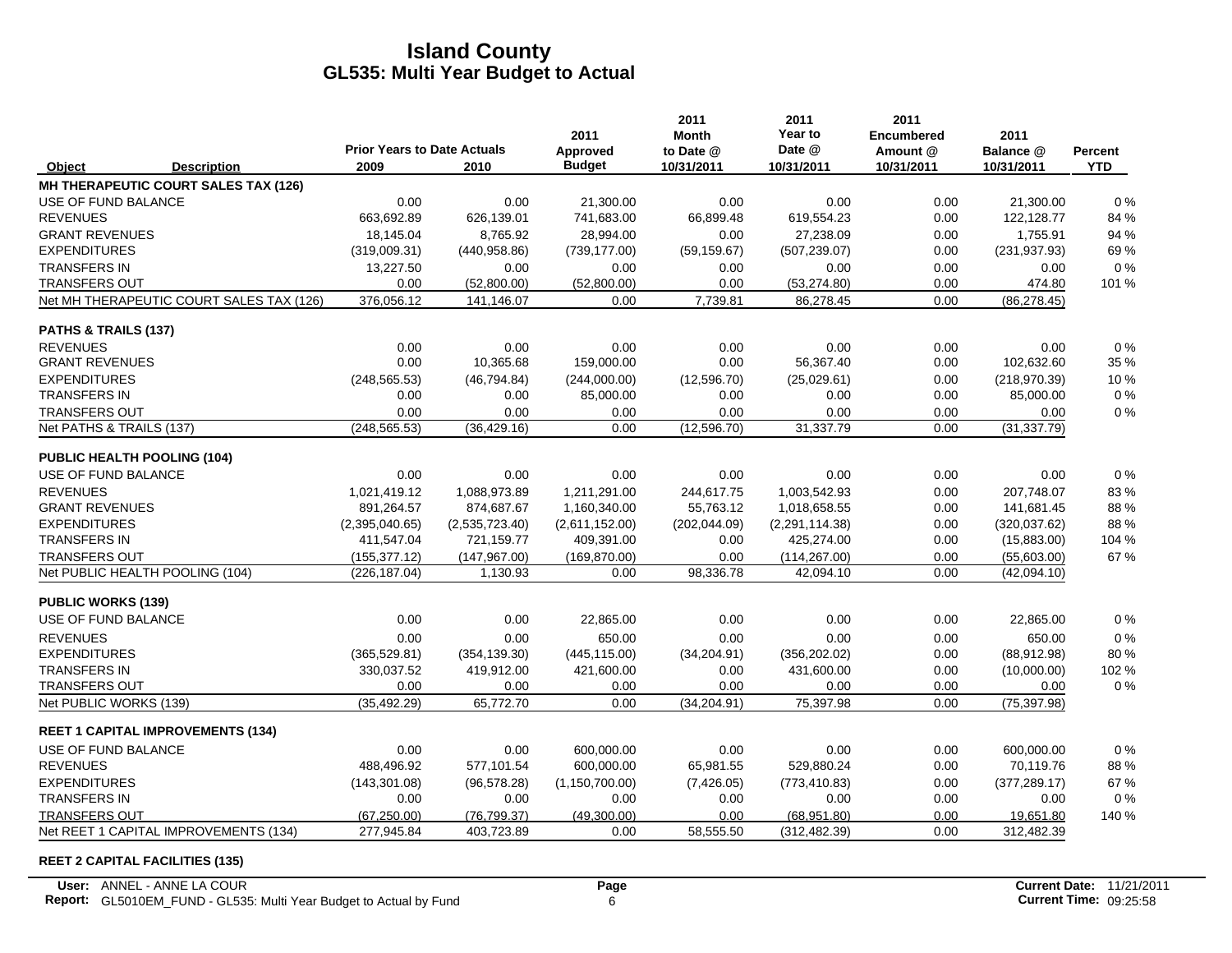|                                                                                                         | <b>Prior Years to Date Actuals</b> |               | 2011<br>Approved | 2011<br><b>Month</b><br>to Date @ | 2011<br>Year to<br>Date @ | 2011<br><b>Encumbered</b><br>Amount @ | 2011<br>Balance @    | <b>Percent</b>                              |
|---------------------------------------------------------------------------------------------------------|------------------------------------|---------------|------------------|-----------------------------------|---------------------------|---------------------------------------|----------------------|---------------------------------------------|
| <b>Description</b><br>Object                                                                            | 2009                               | 2010          | <b>Budget</b>    | 10/31/2011                        | 10/31/2011                | 10/31/2011                            | 10/31/2011           | <b>YTD</b>                                  |
| USE OF FUND BALANCE                                                                                     | 0.00                               | 0.00          | 294,505.00       | 0.00                              | 0.00                      | 0.00                                  | 294,505.00           | $0\%$                                       |
| <b>REVENUES</b>                                                                                         | 488,496.92                         | 578,787.94    | 600,000.00       | 65,981.55                         | 529,880.24                | 0.00                                  | 70,119.76            | 88%                                         |
| <b>GRANT REVENUES</b>                                                                                   | 0.00                               | 0.00          | 0.00             | 0.00                              | 0.00                      | 0.00                                  | 0.00                 | $0\%$                                       |
| <b>EXPENDITURES</b>                                                                                     | (203, 775.01)                      | (172, 604.02) | (707, 575.00)    | (4,596.64)                        | (168, 228.64)             | 0.00                                  | (539, 346.36)        | 24 %                                        |
| <b>TRANSFERS OUT</b>                                                                                    | (187, 711.73)                      | (153, 320.00) | (186, 930.00)    | 0.00                              | (186, 230.00)             | 0.00                                  | (700.00)             | 100 %                                       |
| Net REET 2 CAPITAL FACILITIES (135)                                                                     | 97,010.18                          | 252,863.92    | 0.00             | 61,384.91                         | 175,421.60                | 0.00                                  | (175, 421.60)        |                                             |
| <b>REET ELECTRONIC TECHNOLOGY (150)</b>                                                                 |                                    |               |                  |                                   |                           |                                       |                      |                                             |
| <b>REVENUES</b>                                                                                         | 18,253.14                          | 13,612.00     | 22,000.00        | 0.00                              | 0.00                      | 0.00                                  | 22.000.00            | 0%                                          |
| <b>GRANT REVENUES</b>                                                                                   | 0.00                               | 100,000.00    | 0.00             | 0.00                              | 0.00                      | 0.00                                  | 0.00                 | $0\%$                                       |
| <b>EXPENDITURES</b>                                                                                     | 0.00                               | (102, 283.14) | (22,000.00)      | 0.00                              | (4,821.91)                | 0.00                                  | (17, 178.09)         | 22 %                                        |
| <b>TRANSFERS OUT</b>                                                                                    | 0.00                               | 0.00          | 0.00             | 0.00                              | 0.00                      | 0.00                                  | 0.00                 | 0%                                          |
| Net REET ELECTRONIC TECHNOLOGY (150)                                                                    | 18,253.14                          | 11,328.86     | 0.00             | 0.00                              | (4,821.91)                | 0.00                                  | 4,821.91             |                                             |
| <b>RURAL COUNTY SALES TAX (121)</b>                                                                     |                                    |               |                  |                                   |                           |                                       |                      |                                             |
| USE OF FUND BALANCE                                                                                     | 0.00                               | 0.00          | 991,600.00       | 0.00                              | 0.00                      | 0.00                                  | 991,600.00           | $0\%$                                       |
| <b>REVENUES</b>                                                                                         | 596,734.94                         | 566,210.42    | 725,400.00       | 60,741.26                         | 555,043.51                | 0.00                                  | 170,356.49           | 77%                                         |
| <b>EXPENDITURES</b>                                                                                     | (67,000.00)                        | (715, 747.64) | (1,714,300.00)   | (1,000,000.00)                    | (1,306,212.13)            | 0.00                                  | (408, 087.87)        | 76 %                                        |
| <b>TRANSFERS OUT</b>                                                                                    | 0.00                               | (2,800.00)    | (2,700.00)       | 0.00                              | (2,700.00)                | 0.00                                  | 0.00                 | 100 %                                       |
| Net RURAL COUNTY SALES TAX (121)                                                                        | 529,734.94                         | (152, 337.22) | 0.00             | (939, 258.74)                     | (753, 868.62)             | 0.00                                  | 753,868.62           |                                             |
| <b>STORM &amp; SURFACE WATER UTILITY (144)</b>                                                          |                                    |               |                  |                                   |                           |                                       |                      |                                             |
| USE OF FUND BALANCE                                                                                     | 0.00                               | 0.00          | 0.00             | 0.00                              | 0.00                      | 0.00                                  | 0.00                 | 0%                                          |
| <b>REVENUES</b>                                                                                         | 2,510.42                           | 92.77         | 110.00           | 4,512.53                          | 4,577.19                  | 0.00                                  | (4,467.19)           | 4,161 %                                     |
| <b>EXPENDITURES</b>                                                                                     | (3,653.19)                         | (3,347.89)    | (26,040.00)      | (9.53)                            | (3,057.47)                | 0.00                                  | (22, 982.53)         | 12%                                         |
| <b>TRANSFERS IN</b>                                                                                     | 5,350.00                           | 6,420.00      | 25,930.00        | 0.00                              | 25,930.00                 | 0.00                                  | 0.00                 | 100 %                                       |
| Net STORM & SURFACE WATER UTILITY (144)                                                                 | 4,207.23                           | 3,164.88      | 0.00             | 4,503.00                          | 27,449.72                 | 0.00                                  | (27, 449.72)         |                                             |
| TREASURER'S M & O (116)                                                                                 |                                    |               |                  |                                   |                           |                                       |                      |                                             |
| USE OF FUND BALANCE                                                                                     | 0.00                               | 0.00          | 30.171.00        | 0.00                              | 0.00                      | 0.00                                  | 30.171.00            | $0\%$                                       |
| <b>REVENUES</b>                                                                                         | 15,012.64                          | 29,277.38     | 38,010.00        | 8,098.93                          | 51,763.34                 | 0.00                                  | (13,753.34)          | 136 %                                       |
| <b>EXPENDITURES</b>                                                                                     | (24, 837.87)                       | (35, 196.05)  | (68, 181.00)     | (12,816.59)                       | (68,999.05)               | 0.00                                  | 818.05               | 101 %                                       |
| <b>TRANSFERS OUT</b>                                                                                    | 0.00                               | 0.00          | 0.00             | 0.00                              | 0.00                      | 0.00                                  | 0.00                 | 0%                                          |
| Net TREASURER'S M & O (116)                                                                             | (9,825.23)                         | (5,918.67)    | 0.00             | (4,717.66)                        | (17, 235.71)              | 0.00                                  | 17,235.71            |                                             |
| <b>TRIAL COURT IMPROVEMENT (157)</b>                                                                    |                                    |               |                  |                                   |                           |                                       |                      |                                             |
| <b>REVENUES</b>                                                                                         | 342.46                             | 18,008.65     | 5,000.00         | 5,920.85                          | 23,763.93                 | 0.00                                  | (18, 763.93)         | 475 %                                       |
| <b>EXPENDITURES</b>                                                                                     | (1,904.46)                         | (5,380.65)    | (5,000.00)       | 0.00                              | (2,535.08)                | 0.00                                  | (2,464.92)           | 51 %                                        |
| Net TRIAL COURT IMPROVEMENT (157)                                                                       | (1,562.00)                         | 12,628.00     | 0.00             | 5,920.85                          | 21,228.85                 | 0.00                                  | (21, 228.85)         |                                             |
| <b>VETERANS ASSISTANCE (107)</b>                                                                        |                                    |               |                  |                                   |                           |                                       |                      |                                             |
| USE OF FUND BALANCE                                                                                     | 0.00                               | 0.00          | 84.988.00        | 0.00                              | 0.00                      | 0.00                                  | 84,988.00            | 0%                                          |
| <b>REVENUES</b>                                                                                         | 3,115.59                           | 3,694.02      | 35,030.00        | 35.84                             | 771.41                    | 0.00                                  | 34,258.59            | 2%                                          |
| User: ANNEL - ANNE LA COUR<br><b>Report:</b> GL5010EM FUND - GL535: Multi Year Budget to Actual by Fund |                                    |               | Page<br>7        |                                   |                           |                                       | <b>Current Date:</b> | 11/21/2011<br><b>Current Time: 09:25:58</b> |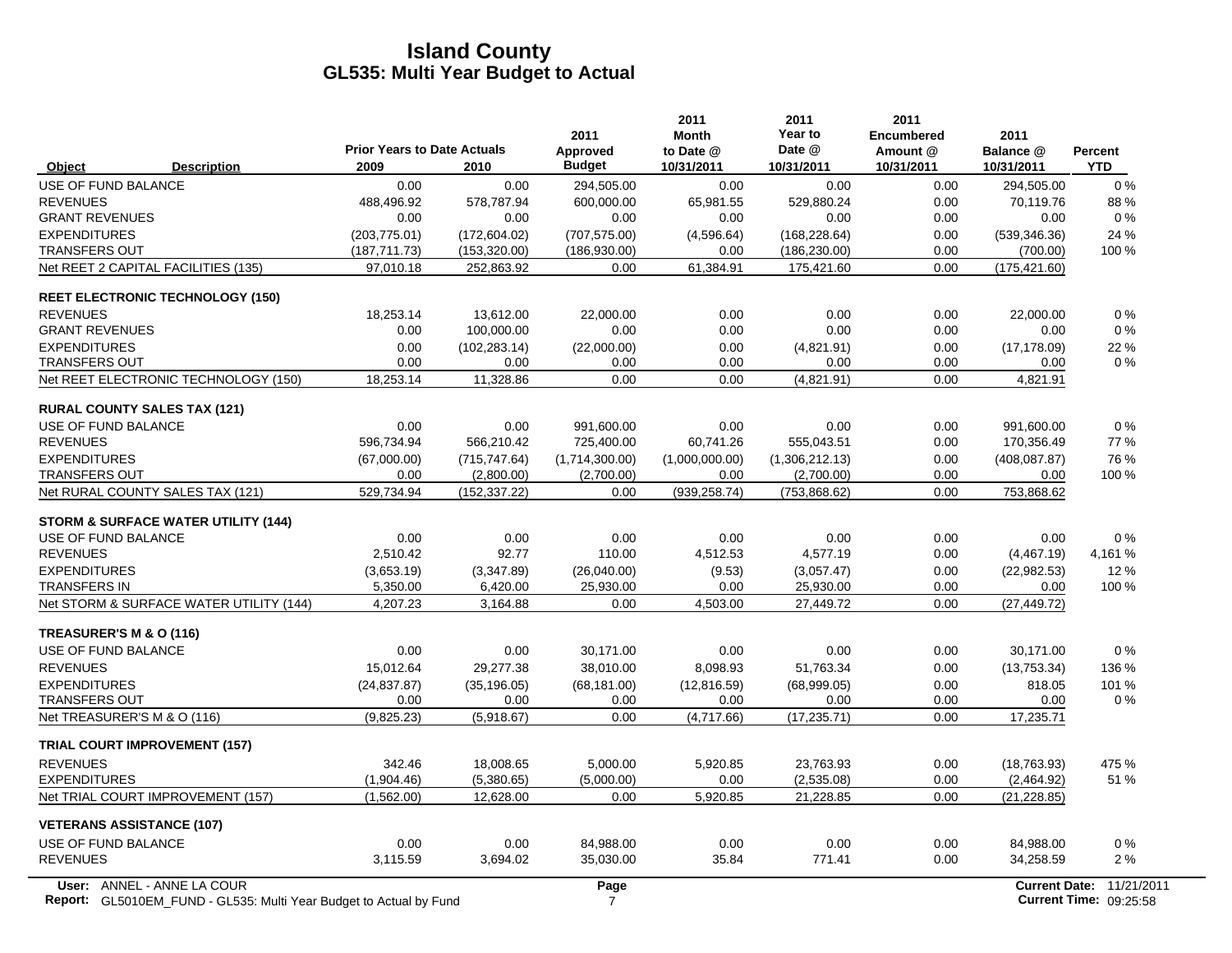|                                       | <b>Prior Years to Date Actuals</b> |               | 2011<br>Approved | 2011<br>Month<br>to Date @ | 2011<br>Year to<br>Date @ | 2011<br>Encumbered<br>Amount @ | 2011<br>Balance @ | <b>Percent</b> |
|---------------------------------------|------------------------------------|---------------|------------------|----------------------------|---------------------------|--------------------------------|-------------------|----------------|
| Object<br><b>Description</b>          | 2009                               | 2010          | <b>Budget</b>    | 10/31/2011                 | 10/31/2011                | 10/31/2011                     | 10/31/2011        | <b>YTD</b>     |
| <b>EXPENDITURES</b>                   | (55, 459.30)                       | (62, 942, 44) | (117,518.00)     | (5,923.55)                 | (62, 763.15)              | 0.00                           | (54, 754.85)      | 53 %           |
| <b>TRANSFERS OUT</b>                  | 0.00                               | 0.00          | (2,500.00)       | 0.00                       | (1,587.40)                | 0.00                           | (912.60)          | 63%            |
| Net VETERANS ASSISTANCE (107)         | (52, 343.71)                       | (59, 248.42)  | 0.00             | (5,887.71)                 | (63, 579.14)              | 0.00                           | 63,579.14         |                |
| <b>WATER QUALITY ASSISTANCE (149)</b> |                                    |               |                  |                            |                           |                                |                   |                |
| <b>REVENUES</b>                       | 190.687.01                         | 110.354.54    | 242.130.00       | 8,525.30                   | 86.971.78                 | 0.00                           | 155,158.22        | 36 %           |
| <b>GRANT REVENUES</b>                 | 7.500.00                           | 0.00          | 100.000.00       | 14.401.65                  | 30.327.10                 | 0.00                           | 69.672.90         | 30%            |
| <b>EXPENDITURES</b>                   | (228, 935.43)                      | (198, 495.95) | (342, 130.00)    | (26, 166.84)               | (247, 713.07)             | 0.00                           | (94, 416.93)      | 72 %           |
| <b>TRANSFERS IN</b>                   | 0.00                               | 0.00          | 0.00             | 0.00                       | 0.00                      | 0.00                           | 0.00              | $0\%$          |
| <b>TRANSFERS OUT</b>                  | 0.00                               | 0.00          | 0.00             | 0.00                       | 0.00                      | 0.00                           | 0.00              | $0\%$          |
| Net WATER QUALITY ASSISTANCE (149)    | (30,748.42)                        | (88, 141.41)  | 0.00             | (3,239.89)                 | (130, 414.19)             | 0.00                           | 130,414.19        |                |
| <b>Grand Total All Funds</b>          | 3.789.441.17                       | 2.019.108.28  | 0.00             | .130.947.97                | 884.562.66                | 0.00                           | (884, 562.66)     |                |